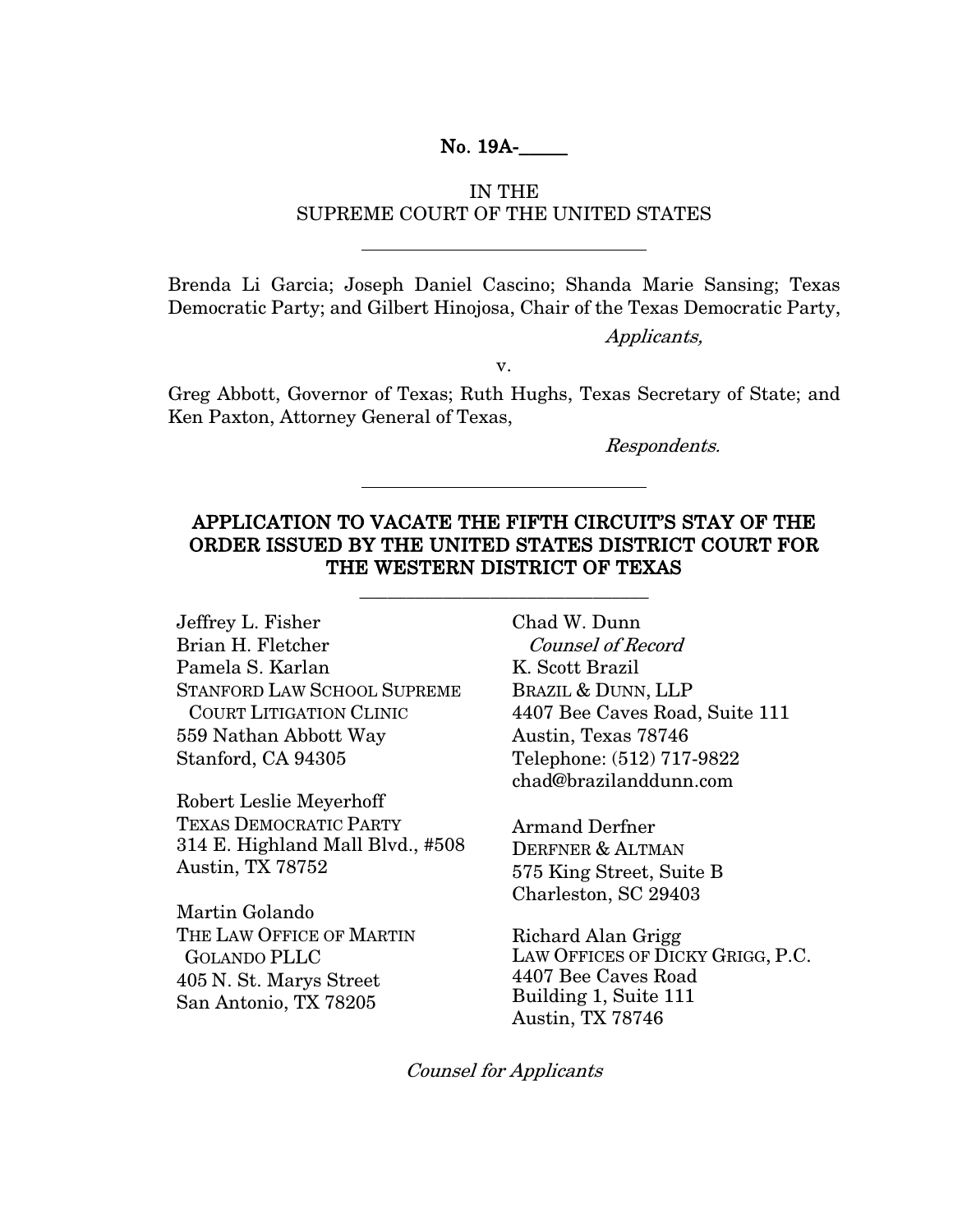## PARTIES TO THE PROCEEDING

In addition to the parties listed in the caption, Dana DeBeauvoir, the Travis County Clerk, and Jacquelyn F. Callanen, the Bexar County Elections Administrator, were defendants in the district court proceedings. They were not, however, parties to the stay proceedings in the court of appeals and are not parties in this Court.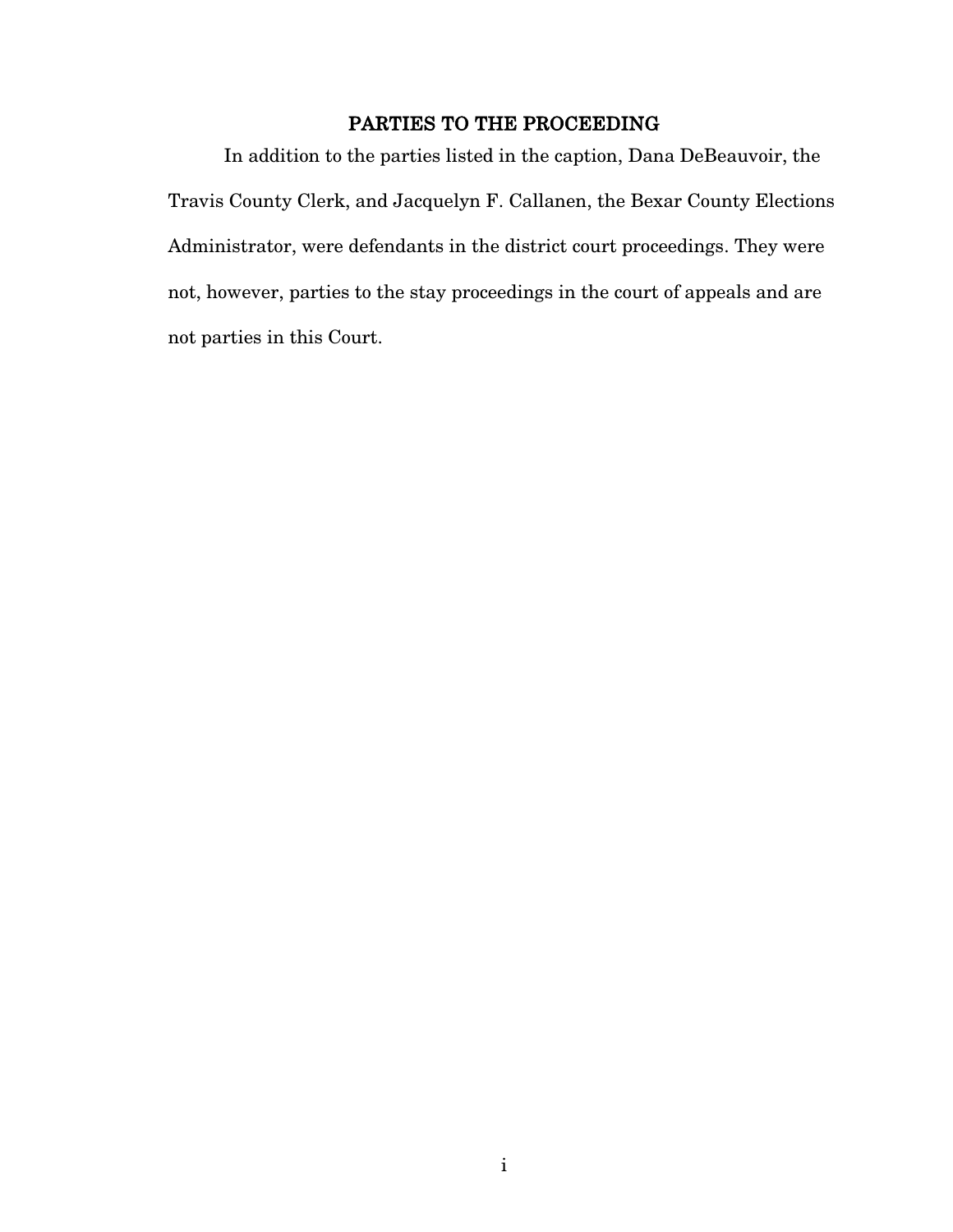## RULE 29.6 STATEMENT

Applicant Texas Democratic Party does not have a parent corporation, and no publicly held corporation holds ten percent or more of the Texas Democratic Party's stock.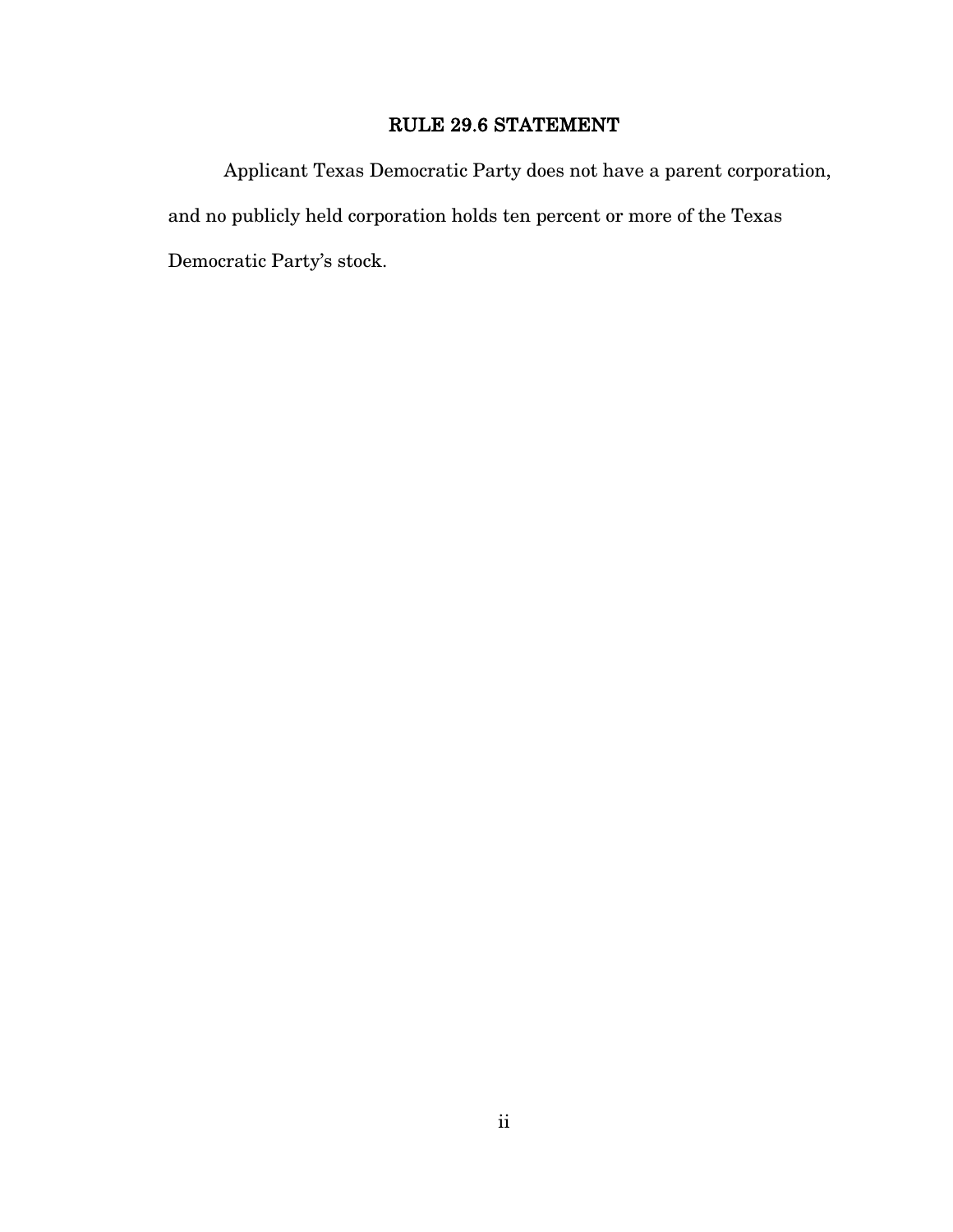# TABLE OF CONTENTS

| APPLICATION TO VACATE THE FIFTH CIRCUIT'S STAY OF THE<br>ORDER ISSUED BY THE UNITED STATES DISTRICT COURT FOR |  |
|---------------------------------------------------------------------------------------------------------------|--|
|                                                                                                               |  |
|                                                                                                               |  |
|                                                                                                               |  |
| The Court Is Very Likely to Grant Review of Applicants' Twenty-<br>Ι.                                         |  |
| The Fifth Circuit's Construction of the Twenty-Sixth Amendment is<br>II.                                      |  |
| III. Applicants' Rights Will Be Seriously and Irreparably Harmed If the                                       |  |
|                                                                                                               |  |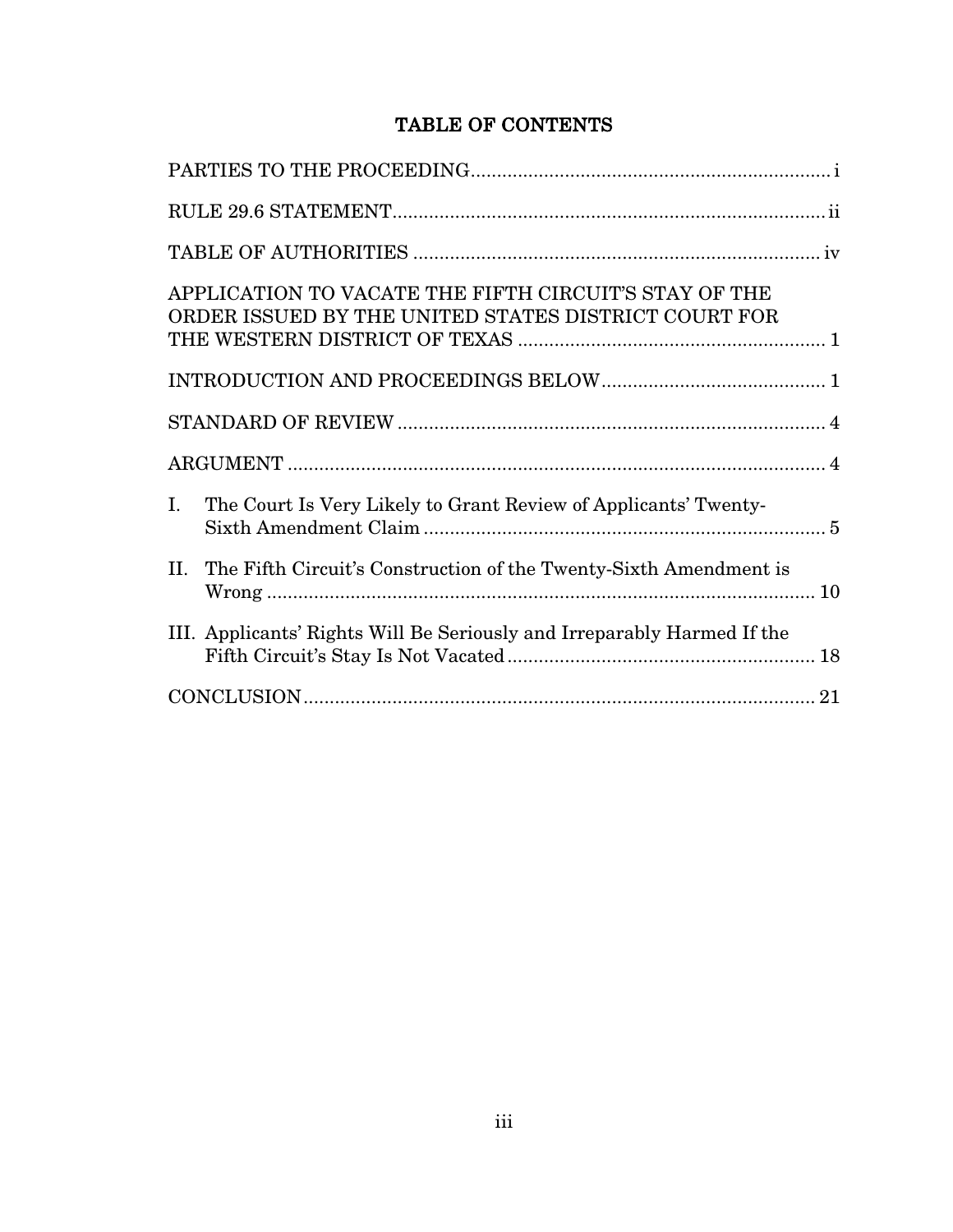# TABLE OF AUTHORITIES

| Cases                                                                          |
|--------------------------------------------------------------------------------|
|                                                                                |
|                                                                                |
|                                                                                |
|                                                                                |
| Colorado Project-Common Cause v. Anderson, 495 P.2d 220 (Colo. 1972) 7         |
|                                                                                |
|                                                                                |
|                                                                                |
|                                                                                |
|                                                                                |
|                                                                                |
|                                                                                |
|                                                                                |
| League of Women Voters of United States v. Newby, 838 F.3d 1 (D.C. Cir.        |
| McDonald v. Board of Election Comm'rs, 394 U.S. 802 (1969) 9, 15, 16, 17       |
| Mozilla Corp. v. Fed. Commc'ns Comm'n, 940 F.3d 1 (D.C. Cir. 2019)  19         |
| Nashville Student Org. Comm. v. Hargett, 155 F.Supp.3d 749 (M.D. Tenn.         |
|                                                                                |
|                                                                                |
|                                                                                |
|                                                                                |
|                                                                                |
| Tashijan v. Republican Party of Connecticut, 479 U.S. 208 (1986) 20            |
| Tully v. Okeson, Case No. 1:20-cv-01271-JPH-DLP (S.D. Ind.) (amended           |
| Veasey v. Abbott, 830 F.3d 216 (5th Cir. 2016) (en banc), cert. denied, 137 S. |
| W. Airlines, Inc. v. Int'l Bhd. of Teamsters, 480 U.S. 1301 (1987)  4          |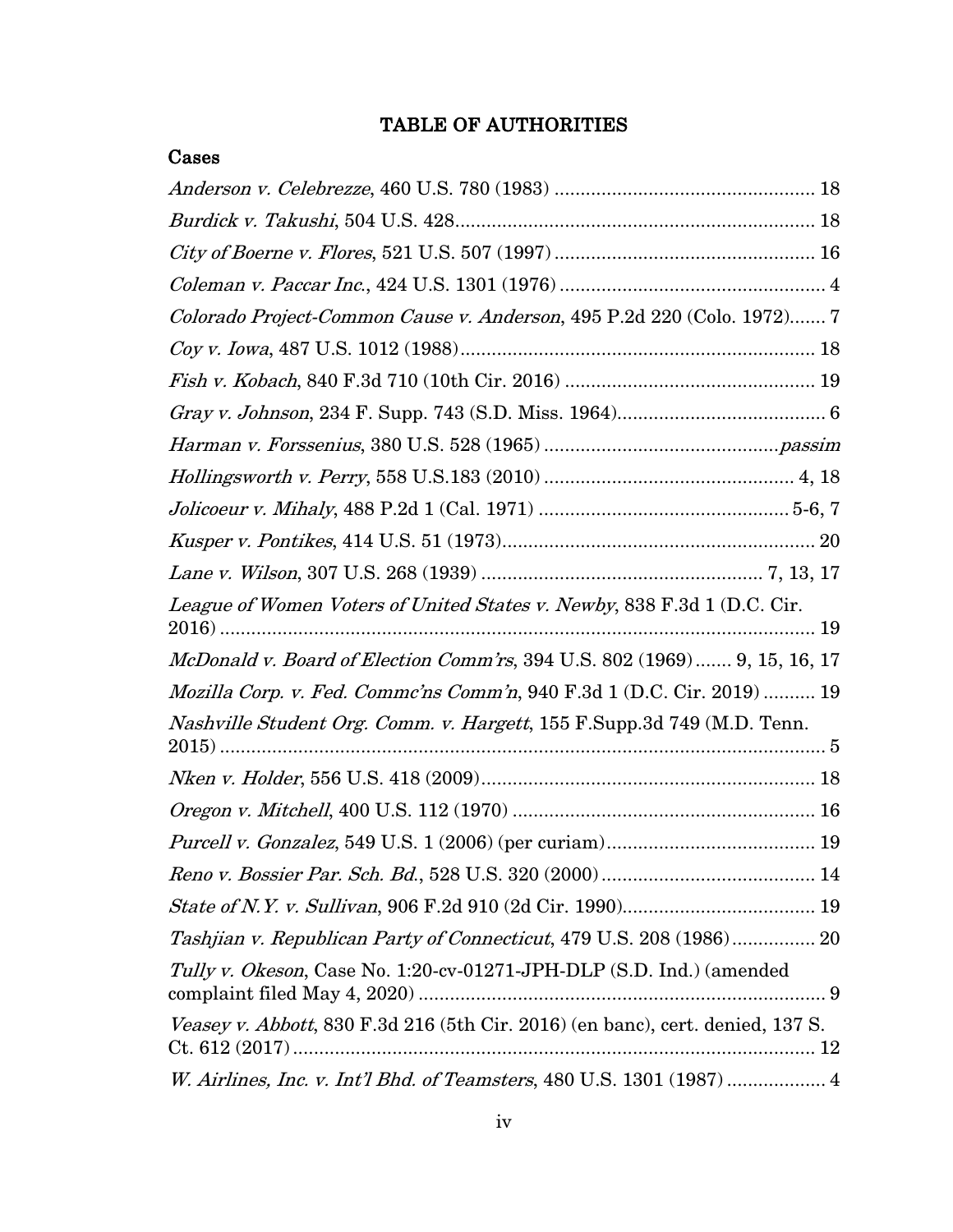| Walgren v. Bd. of Selectmen of Town of Amherst, 519 F.2d 1364 (1st Cir. |  |
|-------------------------------------------------------------------------|--|
|                                                                         |  |
|                                                                         |  |

# Constitutional Provisions

## Statutes

| Uniformed and Overseas Citizens Absentee Voting Act of 1986 as amended, |  |
|-------------------------------------------------------------------------|--|
|                                                                         |  |

# Other Authorities

| 117 Cong. Rec. 7539 (Mar. 23, 1971) (statement of Rep. Claude Pepper) 17 |  |
|--------------------------------------------------------------------------|--|
| Champagne, Sarah R., Texas Reports Largest Single-Day Increase in        |  |
|                                                                          |  |
|                                                                          |  |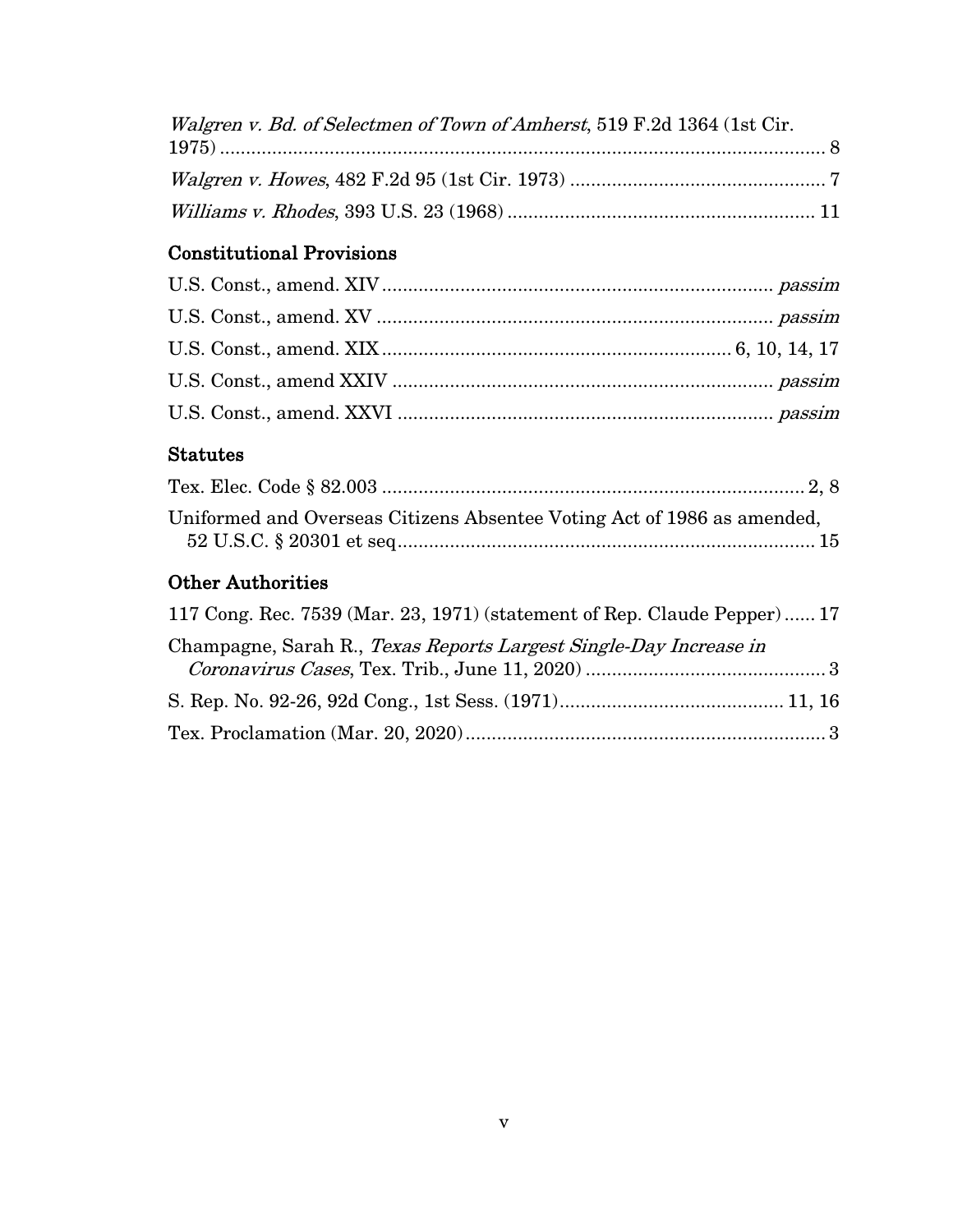### APPLICATION TO VACATE THE FIFTH CIRCUIT'S STAY OF THE ORDER ISSUED BY THE UNITED STATES DISTRICT COURT FOR THE WESTERN DISTRICT OF TEXAS

TO: The Honorable Samuel A. Alito, Circuit Justice for the Fifth Circuit:

Pursuant to Rules 22 and 23 of the Rules of this Court, applicants Brenda Li Garcia, Joseph Daniel Cascino, Shanda Marie Sansing, Gilberto Hinojosa, and the Texas Democratic Party, plaintiffs-appellees in the courts below, respectfully apply for an order vacating the order issued on June 4, 2020, by a panel of the United States Court of Appeals for the Fifth Circuit, a copy of which is appended to this application. The Fifth Circuit's order stayed a preliminary injunction issued on May 19, 2020, by the United States District Court for the Western District of Texas, Texas Democratic Party v. Abbott, 2020 WL 2541971 (W.D. Tex. May 19, 2020).

### INTRODUCTION AND PROCEEDINGS BELOW

This application concerns applicants' right to vote, and whether they and millions of other Texas voters will be able to exercise that fundamental right in the midst of a global pandemic which grows worse by the day in Texas, without risk to their health and—without hyperbole—to their lives.

1. Section 1 of the Twenty-Sixth Amendment provides that "[t]he right of citizens of the United States, who are eighteen years of age or older, to vote shall not be denied or abridged by the United States or by any State on

1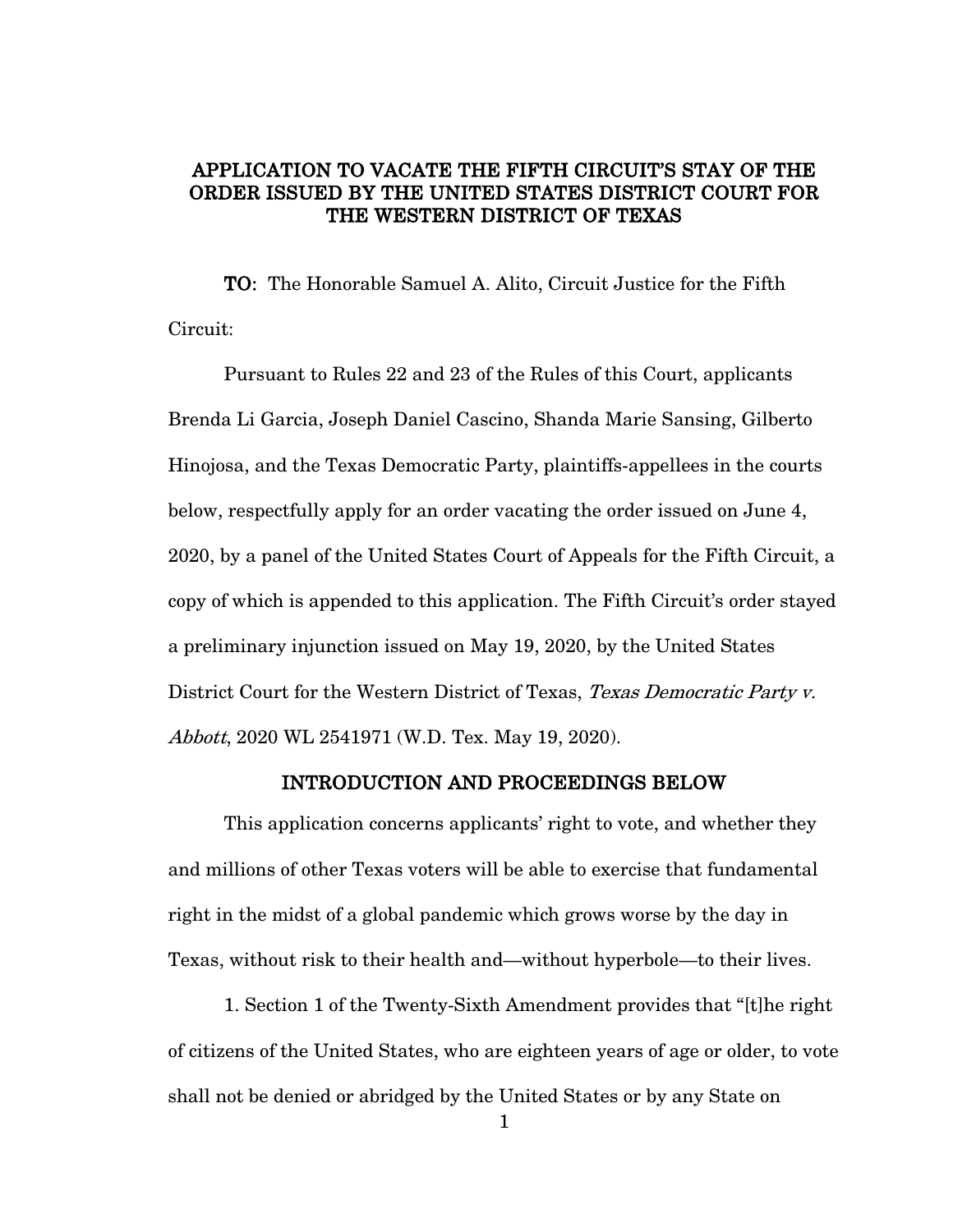account of age." U.S. Const. amend. XXVI § 1. In the courts below, applicants brought a Twenty-Sixth Amendment challenge to a provision of Texas's Election Code that provides a right to vote by mail without any additional excuse—but only to voters who will be "65 years of age or older on election day." Tex. Elec. Code § 82.003.

On May 19, 2020, after submission of evidence and briefing and a hearing, the district court determined that applicants were likely to succeed on their as-applied claim that Section 82.003 "violates the clear text of the Twenty-Sixth Amendment." Texas Democratic Party v. Abbott, 2020 WL  $2541971$  at  $*5$  (W.D. Tex. May 19, 2020). It found that, in the face of the COVID-19 pandemic, Texas's restriction of no-excuse vote-by-mail only to voters over the age of 65 forced younger citizens, but not older ones, to expose themselves to a serious threat to their health by voting in person. Id. at  $*26$ -27. It therefore entered a preliminary injunction on May, 19, 2020, providing that "[a]ny eligible Texas voter who seeks to vote by mail in order to avoid transmission of COVID-19 can apply for, receive, and cast an absentee ballot in upcoming elections during the pendency of pandemic circumstances." Id. at \*6.

Given the current state of the pandemic, that preliminary injunction would have applied to at least two elections.

First, the preliminary injunction would have governed the primary runoff election now scheduled for July 14, 2020. That election was originally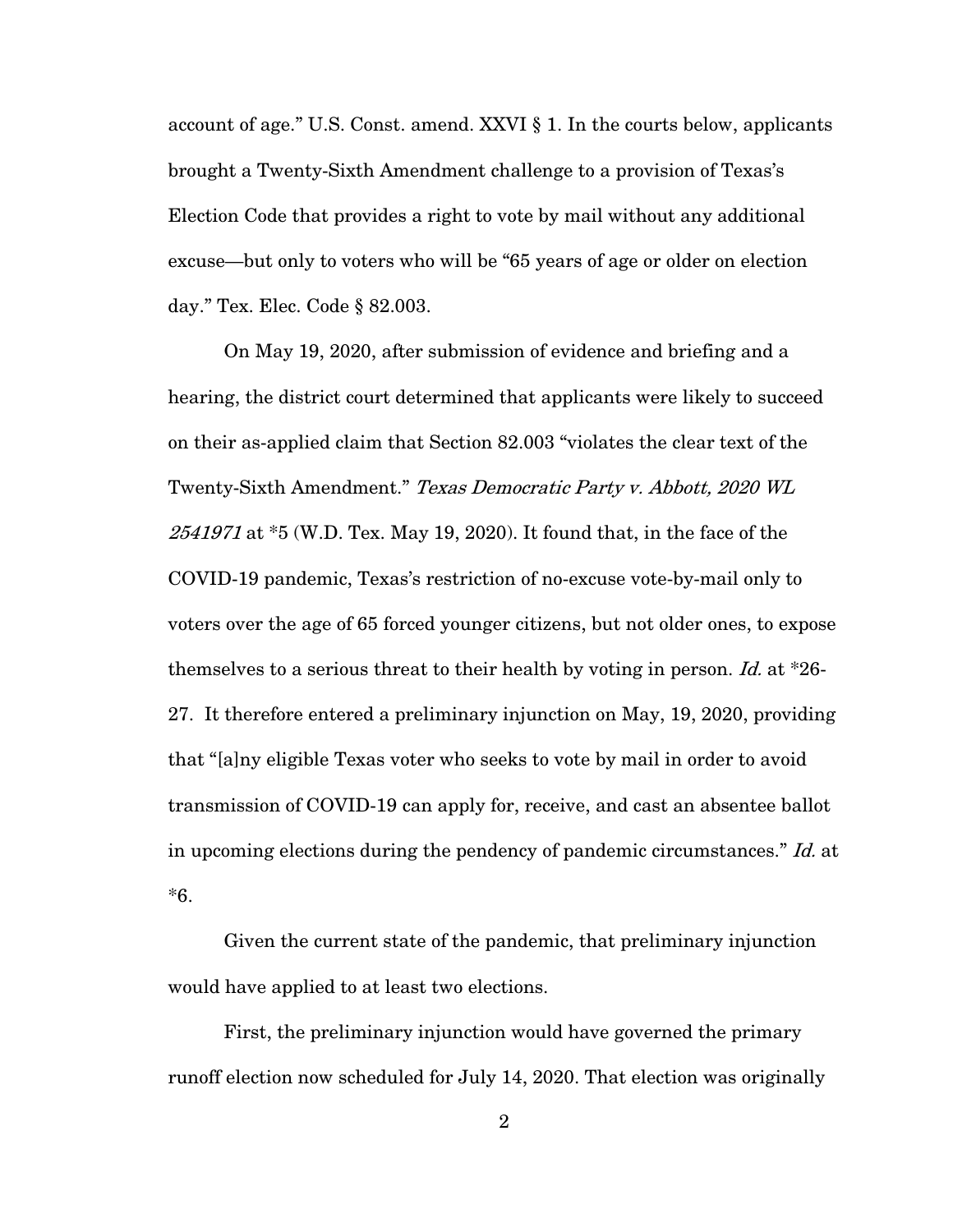scheduled for May 26, 2020, but Governor Greg Abbott postponed it through a proclamation that declared that the election "would cause the congregation of large gatherings of people in confined spaces and force numerous election workers to come into close proximity with others, thereby threatening the health and safety of many Texans and literally exposing them to risk of death due to COVID-19." Tex. Proclamation (Mar. 20, 2020), https://perma.cc/TN2S-KUR7. The deadline for applications for vote-by-mail ballots to be received by election officials is July 2.

Second, the preliminary injunction would have governed the general election scheduled for November 3, 2020. COVID-19 infections continue to spread at alarming rates across Texas. See Sarah R. Champagne, Texas Reports Largest Single-Day Increase in Coronavirus Cases, Tex. Trib., June 11, 2020, https://perma.cc/7PY8-ATXB. In light of the continued contagion, that election will almost certainly also occur under "pandemic circumstances." The deadline for applications for vote-by-mail ballots to be received by election officials for the general election is October 23.

2. Respondents appealed that order and sought an emergency stay "pending appeal." See App. 5. On June 4, 2020, the Fifth Circuit stayed that injunction "in all its particulars . . . pending further order of the court." App. 25. The Fifth Circuit took no action to expedite consideration of that appeal. But in a precedential opinion, it held that age-based restrictions on voting practices and procedures are subject to only rationality review, and that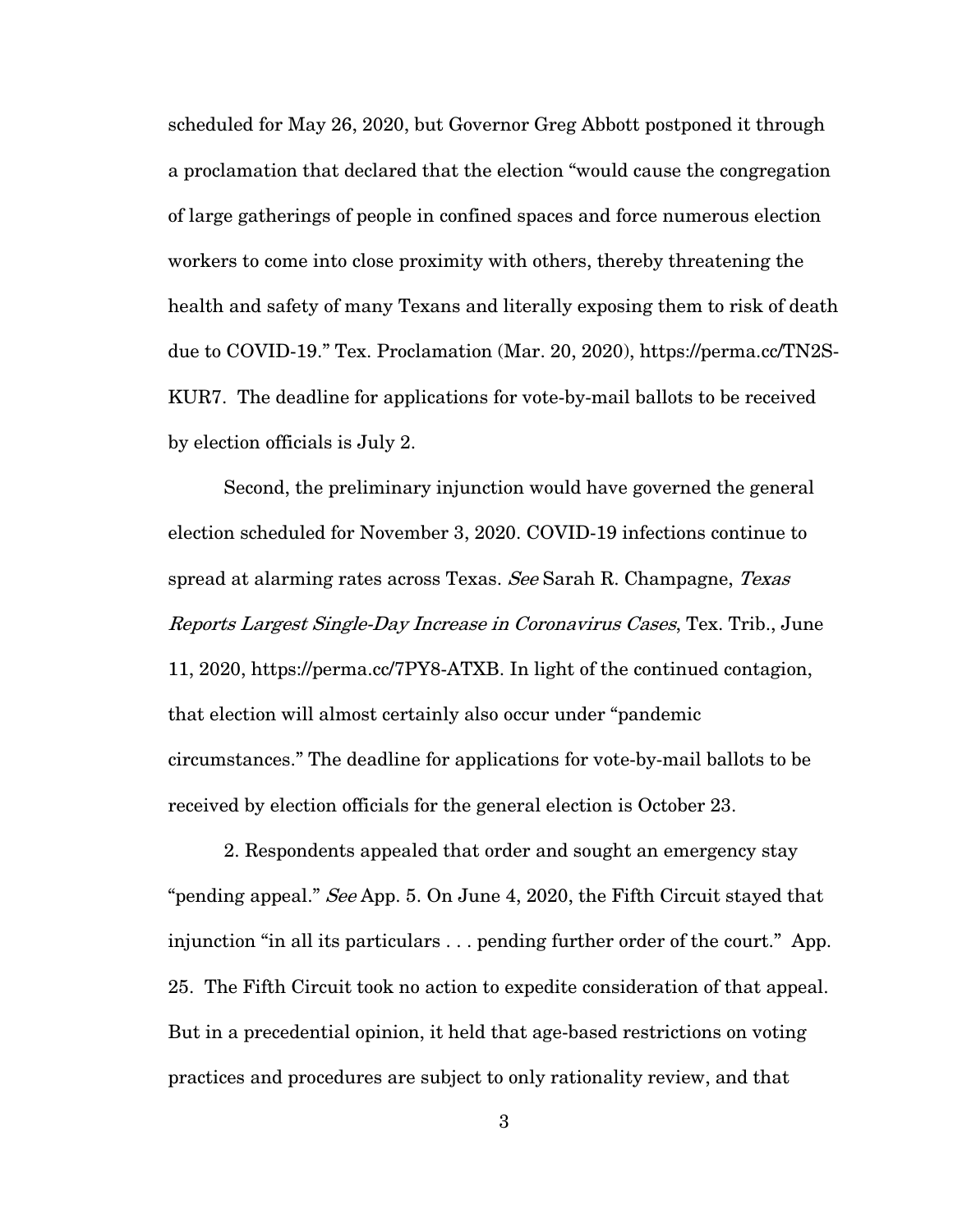Texas could rationally restrict absentee voting to citizens over the age of 65 because they are "more likely to face everyday barriers to movement" and getting to the polls than their younger neighbors. App. 17.

There are millions of voters in Texas under the age of sixty-five who would be eligible to obtain a no-excuse vote-by-mail ballot if this application is granted. If the Fifth Circuit's stay is not vacated, however, many of those voters will be forced to either risk contracting COVID-19 during in-person voting or relinquish their right to vote at all.

### STANDARD OF REVIEW

"A Circuit Justice has jurisdiction to vacate a stay where it appears that the rights of the parties to a case pending in the court of appeals, which case could and very likely would be reviewed here upon final disposition in the court of appeals, may be seriously and irreparably injured by the stay, and the Circuit Justice is of the opinion that the court of appeals is demonstrably wrong in its application of accepted standards in deciding to issue the stay." W. Airlines, Inc. v. Int'l Bhd. of Teamsters, 480 U.S. 1301, 1305 (1987) (O'Connor, J., in chambers) (quoting Coleman v. Paccar Inc., 424 U.S. 1301, 1304 (1976) (Rehnquist, J., in chambers)); see also Hollingsworth v. Perry, 558 U.S.183, 189 (2010).

#### ARGUMENT

The Fifth Circuit's stay should be vacated because this case meets all three prongs of the test for vacating a stay. First, this is a case which would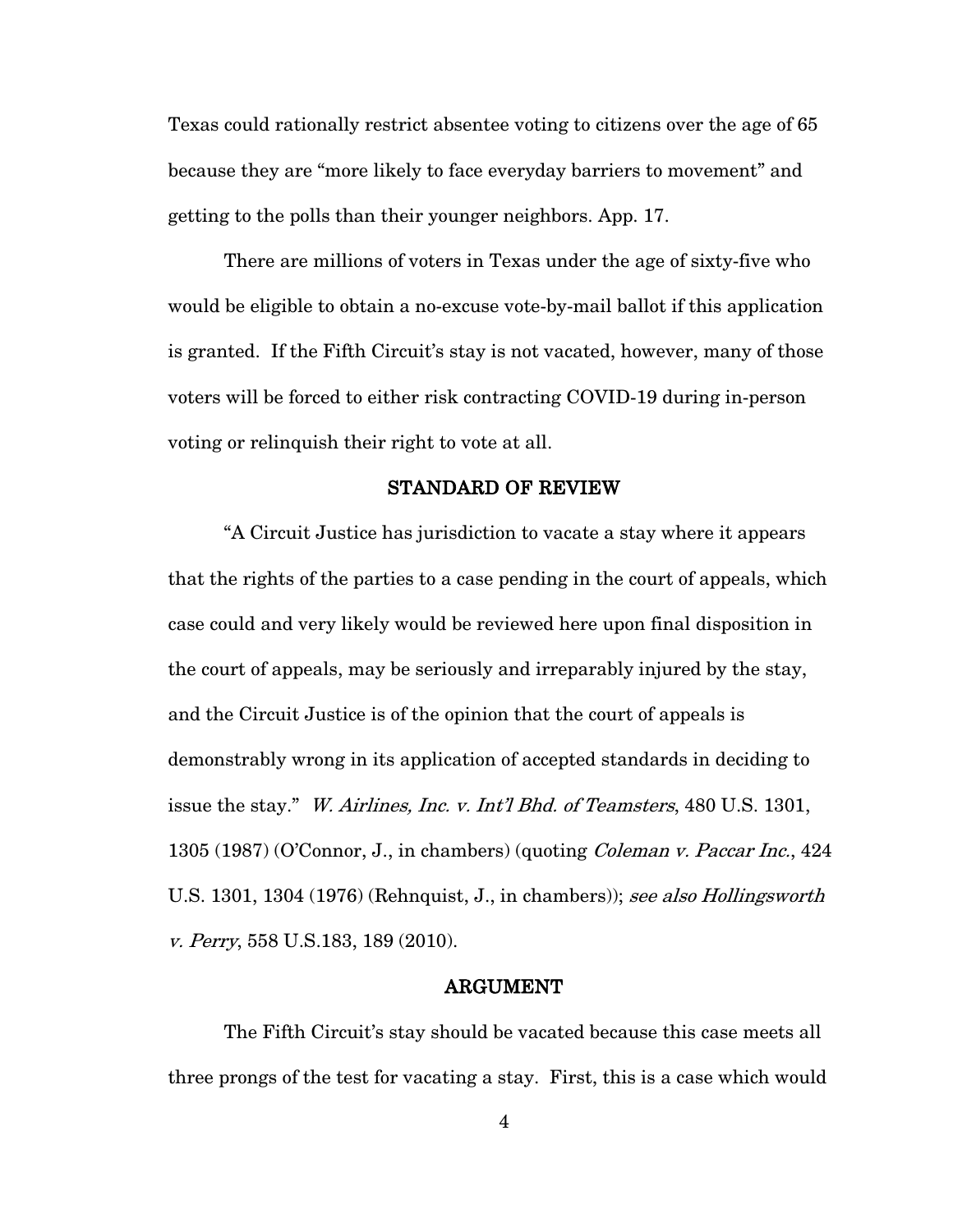very likely be reviewed here upon final disposition in the Fifth Circuit. Second, the Fifth Circuit is demonstrably wrong in issuing the stay because its decision rests on legal error regarding applicants' likelihood of success on the merits of their Twenty-Sixth Amendment claim. Third, the rights of applicants will be seriously and irreparably injured by the stay.

### I. The Court is Very Likely to Grant Review of Applicants' Twenty-Sixth Amendment Claim

This case could, and in all likelihood will, be reviewed by this Court. Indeed, this is the rare case that should be reviewed even *before* "final" disposition in the court of appeals." That is why, along with making this Application, applicants have today filed a Petition for Writ of Certiorari Before Judgment, and will move to expedite consideration of the case.

"[T]here is no controlling caselaw" from this Court "regarding the proper interpretation of the Twenty-Sixth Amendment or the standard to be used in deciding claims for Twenty-Sixth Amendment violations based on an alleged abridgment or denial of the right to vote." Nashville Student Org. *Comm. v. Hargett*,  $155$  F.Supp.3d  $749$ ,  $757$  (M.D. Tenn. 2015). In the absence of that guidance, there is disarray in the lower courts on an important question of law and the Fifth Circuit's decision here sharply conflicts with decisions of the Supreme Court of California, the Colorado Supreme Court, and the First Circuit.

1. Shortly after ratification of the Twenty-Sixth Amendment, the California Attorney General issued an opinion that "'for voting purposes the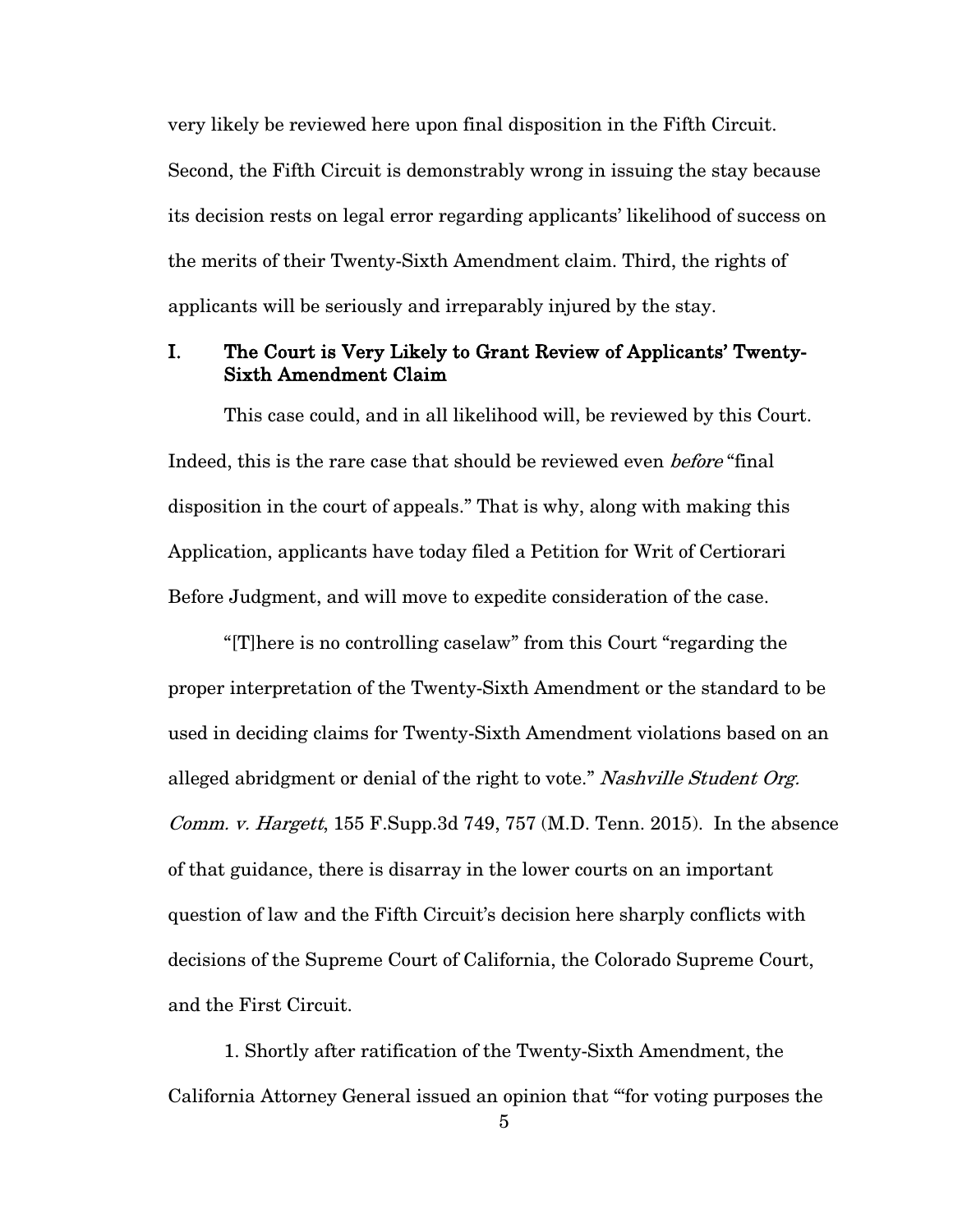residence of an unmarried minor'"—in California, a person under the age of 21—"will normally be his parents' home' regardless of where the minor's present or intended future habitation might be." Jolicoeur v. Mihaly, 488 P.2d 1, 3 (Cal. 1971) (quoting Op. No. 70/213, 54 Adv. Ops. Cal. Atty. Gen. 7, 12 (1971)). As a result of this guidance, registrars told six of the individual plaintiffs in Jolicoeur to register in the California jurisdictions where their parents lived, which were "up to 700 miles away from their claimed permanent residences," and told other individuals (whose parents lived in other states or abroad) that they could not register in California at all. Id.

The California Supreme Court held that "treat[ing] minor citizens differently from adults for any purpose related to voting" violated the Twenty-Sixth Amendment. *Jolicoeur*, 488 P.2d at 2. The court pointed to the way the Twenty-Sixth Amendment mirrors the language of the "Twenty-Fourth, Nineteenth, and Fifteenth before it." *Id.* at 4. The court identified Gray v. Johnson, 234 F. Supp. 743 (S.D. Miss. 1964), as a case "significant for its interpretation of similar language in the Twenty-fourth Amendment." Jolicoeur, 488 P.2d at 4. Gray had held that the "burden" of obtaining a special receipt put on voters who chose not to pay the Mississippi poll tax "circumscribe[d], impair[ed], and impede[d] the right to vote" secured by the Twenty-Fourth Amendment. *Id.* The California court then explained that so too "[c]ompelling young people who live apart from their parents to travel to their parents' district to register and vote or else to register and vote as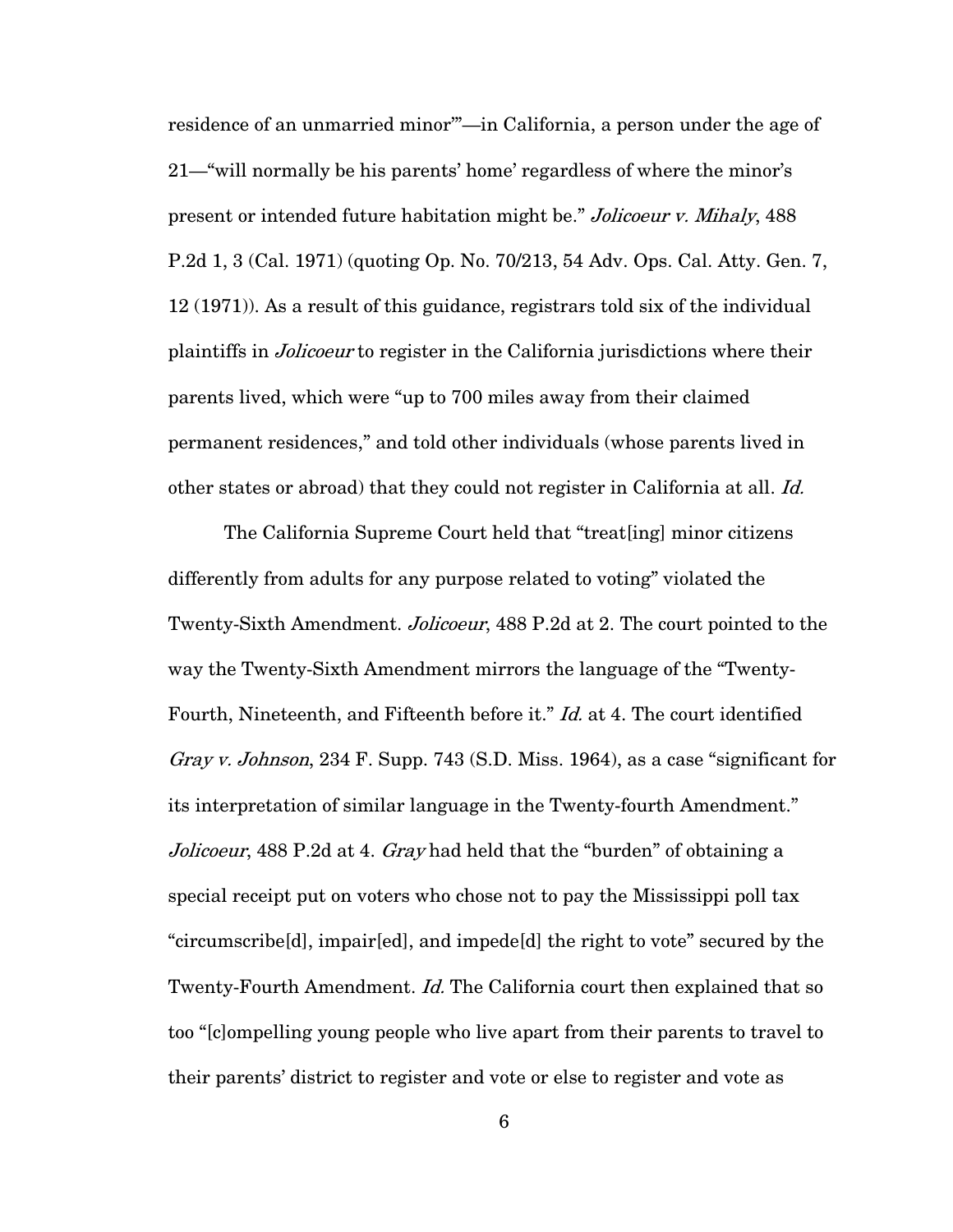absentees burdens their right to vote" as secured by the Twenty-Sixth Amendment. *Id.* That amendment, like its three predecessors, forbids "onerous procedural requirements which effectively handicap exercise of the franchise . . . although the abstract right to vote may remain unrestricted." Id. (quoting Lane v. Wilson, 307 U.S. 268, 275 (1939)). Thus, the California Supreme Court held that the Twenty-Sixth Amendment requires state officials "to treat all citizens 18 years of age or older alike for all purposes related to voting." *Id.* at 12 (emphasis added). In a case involving age-based restrictions on participation in the initiative process, the Colorado Supreme Court similarly held that "the prohibition against denying the right to vote to anyone eighteen years or older by reason of age applies to the entire process involving the exercise of the ballot and its concomitants." Colorado Project-Common Cause v. Anderson, 495 P.2d 220, 223 (Colo. 1972).

In *Walgren v. Howes*, 482 F.2d 95 (1st Cir. 1973), the First Circuit addressed a college town's decision to hold municipal elections while the local university was in the midst of its winter break. The court did not consider the "compelling interest test" to be applicable to the students' Fourteenth Amendment claim. Id. at 99. But when it came to their potential Twenty-Sixth Amendment claim, the First Circuit, like the California Supreme Court, pointed to *Lane v. Wilson*, which had found that a facially neutral statute was in fact designed to disenfranchise black voters and thus violated the Fifteenth Amendment. See id. at 101. The court suggested that "the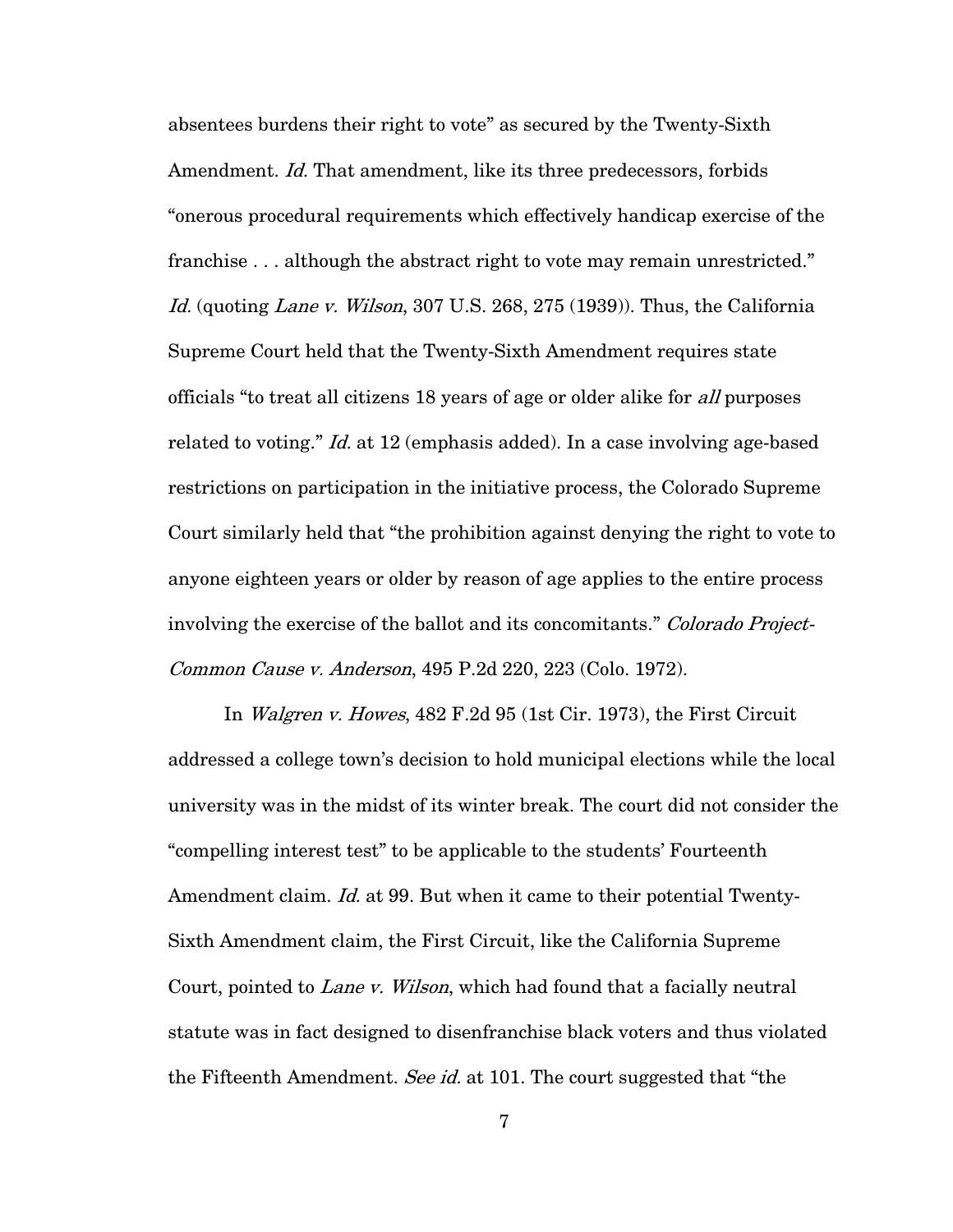voting amendments would seem to have made the specially protected groups, at least for voting-related purposes, akin to a 'suspect class,'" entitled to heightened judicial scrutiny. *Id.* at 102.

The First Circuit further explained that if the burden on the right to vote were "of such a significant nature as to constitute an 'abridgement,'" a court "presumably would not take the additional step of considering the adequacy of governmental justification"; it would simply strike down the challenged practice. *Walgren*, 482 F.2d at 102. In subsequent proceedings, the First Circuit declared that it was "difficult to believe" that the Twenty-Sixth Amendment "contributes no added protection to that already offered by the Fourteenth Amendment," with respect to election practices, "particularly if a significant burden were found to have been intentionally imposed solely or with marked disproportion on the exercise of the franchise by the benefactors of that amendment." Walgren v. Bd. of Selectmen of Town of Amherst, 519 F.2d 1364, 1367 (1st Cir. 1975).

2. By contrast, in this case, the Fifth Circuit acknowledged that Section 82.003 "facially discriminates on the basis of age." App. 12. But it then held that when it comes to the manner of voting, the state's decision to deny younger voters the right to vote by mail that it provided to older voters was subject to mere "rational-basis review." *Id.* at 20. Relying on its prior discussion of why distinguishing among voters on the basis of age did not violate the Equal Protection Clause, see id. at 17-19, the Fifth Circuit stated

8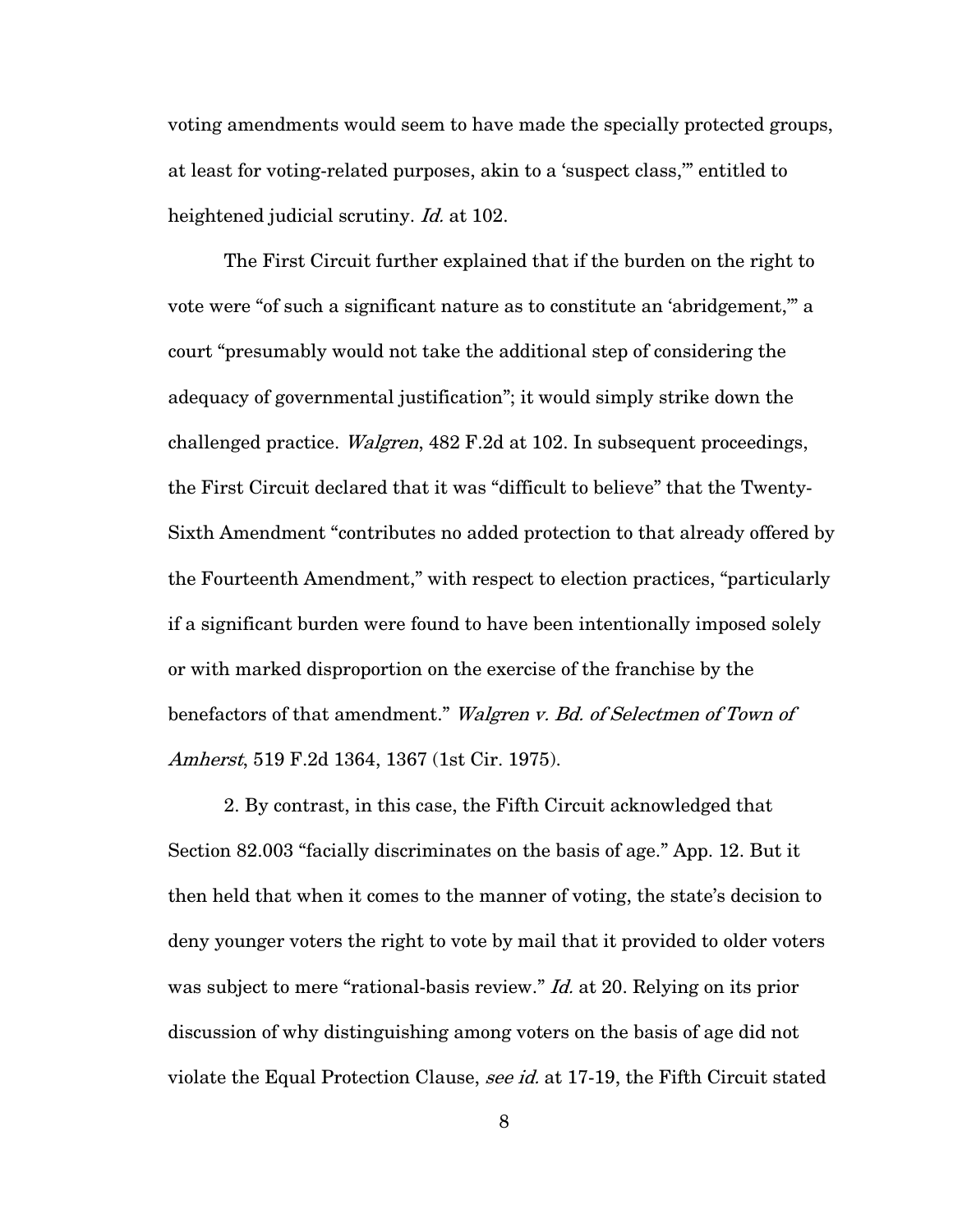that there was "no evidence that *Texas* has denied or abridged" the right to vote by denying younger voters who wished to avoid COVID-19 the ability to vote by mail; "properly qualified voters may exercise the franchise" by voting in person. Id. at 20. "What 'is at stake here'" was only "'a claimed right to receive absentee ballots." Id. (quoting McDonald v. Board of Election Comm'rs, 394 U.S. 802, 807 (1969)).

There is no way to reconcile the Fifth Circuit's precedential decision here with the decisions of the California Supreme Court and the First Circuit.

3. The need for this Court's guidance is especially pressing today. COVID-19 has impelled many voters who were comfortable with in-person voting to seek an alternative way to cast their ballots this summer and fall. "[D]ue to the pandemic, voters fear going to public polling places. Their concerns are very real, and very well taken." App. 28. Thus, the Court should anticipate Twenty-Sixth Amendment-based litigation in every state that restricts no-excuse vote-by-mail to an age-based subset of the citizenry. Indeed, such litigation has already begun. See, e.g., Tully v. Okeson, Case No. 1:20-cv-01271-JPH-DLP (S.D. Ind.) (amended complaint filed May 4, 2020) (challenging Ind. Code  $\S 3-11-10-24(a)(5)$ 's limitation to "elderly" voters over the age of 65). As of now, it is unclear whether discrimination on the basis of age is per se unconstitutional, is presumptively unconstitutional but can be

9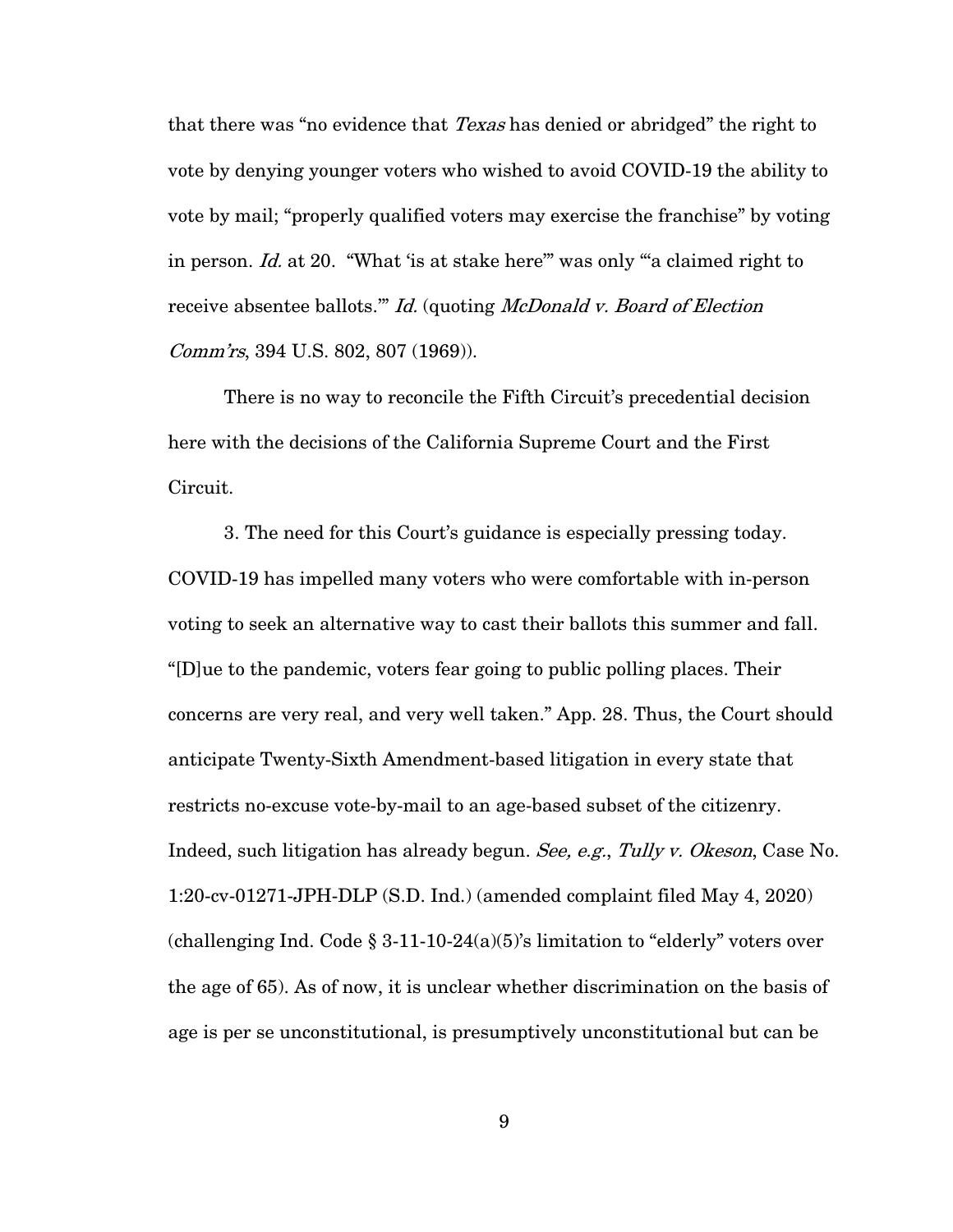justified if the state satisfies strict scrutiny, or, as the Fifth Circuit held, is subject only to rationality review. Only this Court can resolve that issue.

### II. The Fifth Circuit's Construction of the Twenty-Sixth Amendment Is Wrong.

The words of the Twenty-Sixth Amendment are straightforward: "The right of citizens of the United States, who are eighteen years of age or older, to vote shall not be denied or abridged by the United States or by any State on account of age." U.S. Const. amend. XXVI § 1. That text echoes the Fifteenth, Nineteenth, and Twenty-Fourth Amendments, which direct that the right to vote shall not be "denied or abridged" based on race, sex, or failure to pay a poll tax. A state would plainly violate those amendments if it offered no-excuse mail voting only to whites, only to men, or only to voters who pay a tax. It is equally plain that Texas has violated the Twenty-Sixth Amendment by offering that option only to voters over 65. The Fifth Circuit held otherwise only because it failed to take the amendment's text seriously. And the court compounded that error by injecting into the Twenty-Sixth Amendment standards of review developed by this Court to adjudicate Fourteenth Amendment challenges to voting restrictions that do not implicate discrimination on a basis expressly forbidden by the four parallel voting amendments.

1. "When seeking to discern the meaning of a word in the Constitution, there is no better dictionary than the rest of the Constitution itself." Arizona State Legislature v. Arizona Indep. Redistricting Comm'n, 135 S. Ct. 2652,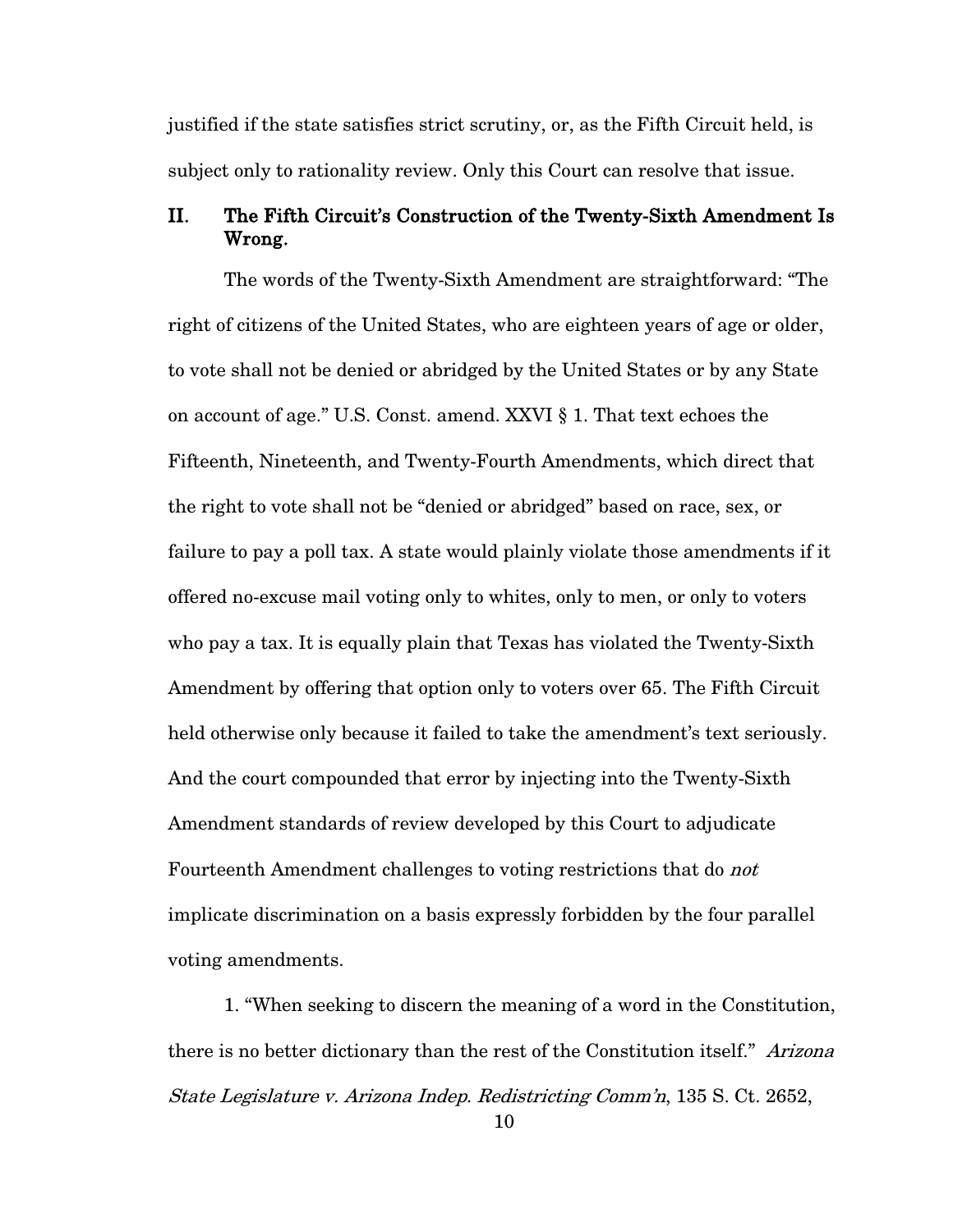2680 (2015) (Roberts, C.J., dissenting). The Twenty-Sixth Amendment "embodies the language and formulation of the 19th amendment, which enfranchised women, and that of the 15th amendment, which forbade racial discrimination at the polls." S. Rep. No. 92-26 at 2, 92d Cong., 1st Sess. (1971). And the Twenty-Fourth Amendment, which "clearly and literally bars any State from imposing a poll tax on the right to vote" in federal elections, contains an equivalent "express constitutional command[] that specifically bar[s] States from passing certain kinds of laws" regarding the right to vote. Williams v. Rhodes, 393 U.S. 23, 29 (1968). Thus, the Twenty-Sixth Amendment must be read *in pari materia* with these virtually identical constitutional provisions.

While age is not a suspect or quasi-suspect classification under the Fourteenth Amendment, App. 16, the Fifth Circuit failed to recognize that the Constitution now gives a different answer with respect to voting. In that respect, a state can no more discriminate against a citizen over the age of 18 on the basis of "age" than it can discriminate against her on the basis of "race, color, or previous condition of servitude," on the basis of "sex," or on the basis of "failure to pay any poll tax or other tax."

Judge Ho recognized this point in his concurrence, conceding that "it would presumably run afoul of the Constitution to allow only voters of a particular race to vote by mail." App. 30. "Presumably" is an understatement. Black and Latino citizens in Texas are "less likely to own vehicles and are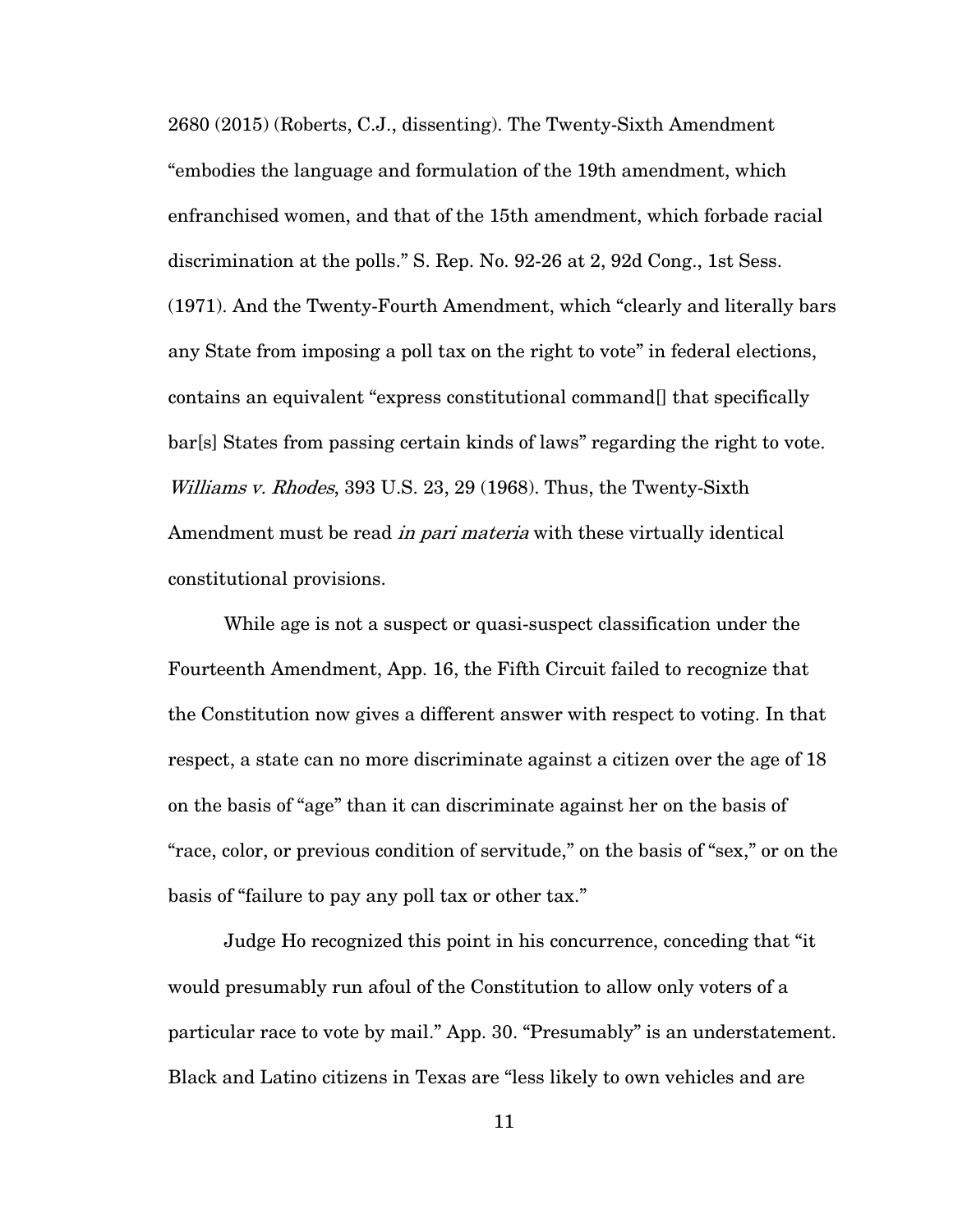therefore more likely to rely on public transportation" than their Anglo counterparts. Veasey v. Abbott,  $830$  F.3d  $216$ ,  $251$  (5th Cir. 2016) (en banc), cert. denied, 137 S. Ct. 612 (2017). But can there be any doubt that Texas would violate the Fifteenth Amendment if it decided to accord no-excuse voteby-mail to minority voters but not to white ones as a "way to facilitate exercise of the franchise for Texans who are more likely to face everyday barriers to movement," App. 17? If granting the right to cast mail-in ballots on the basis of race violates the Fifteenth Amendment—and it does—then it follows inescapably that granting that right on the basis of age violates the Twenty-Sixth.

2. This Court's construction of the Twenty-Fourth Amendment in Harman v. Forssenius, 380 U.S. 528 (1965), confirms that the Fifth Circuit erred in thinking that under-65 voters' right to vote is not "abridged" by their exclusion from no-excuse vote-by-mail so long as they have the right to vote in person, App. 20.

In anticipation of the ratification of the Twenty-Fourth Amendment, Virginia enacted a provision, Section 24-17.2, that required a voter who wished to vote in federal elections either to pay the usual poll tax or to "file a certificate of residence in each election year." Harman, 380 U.S. at 532. This Court held unanimously that that provision was "repugnant to the Twentyfourth Amendment." *Id.* at 533. The Court acknowledged that Virginia could abolish its poll tax altogether and then require all voters to file the certificate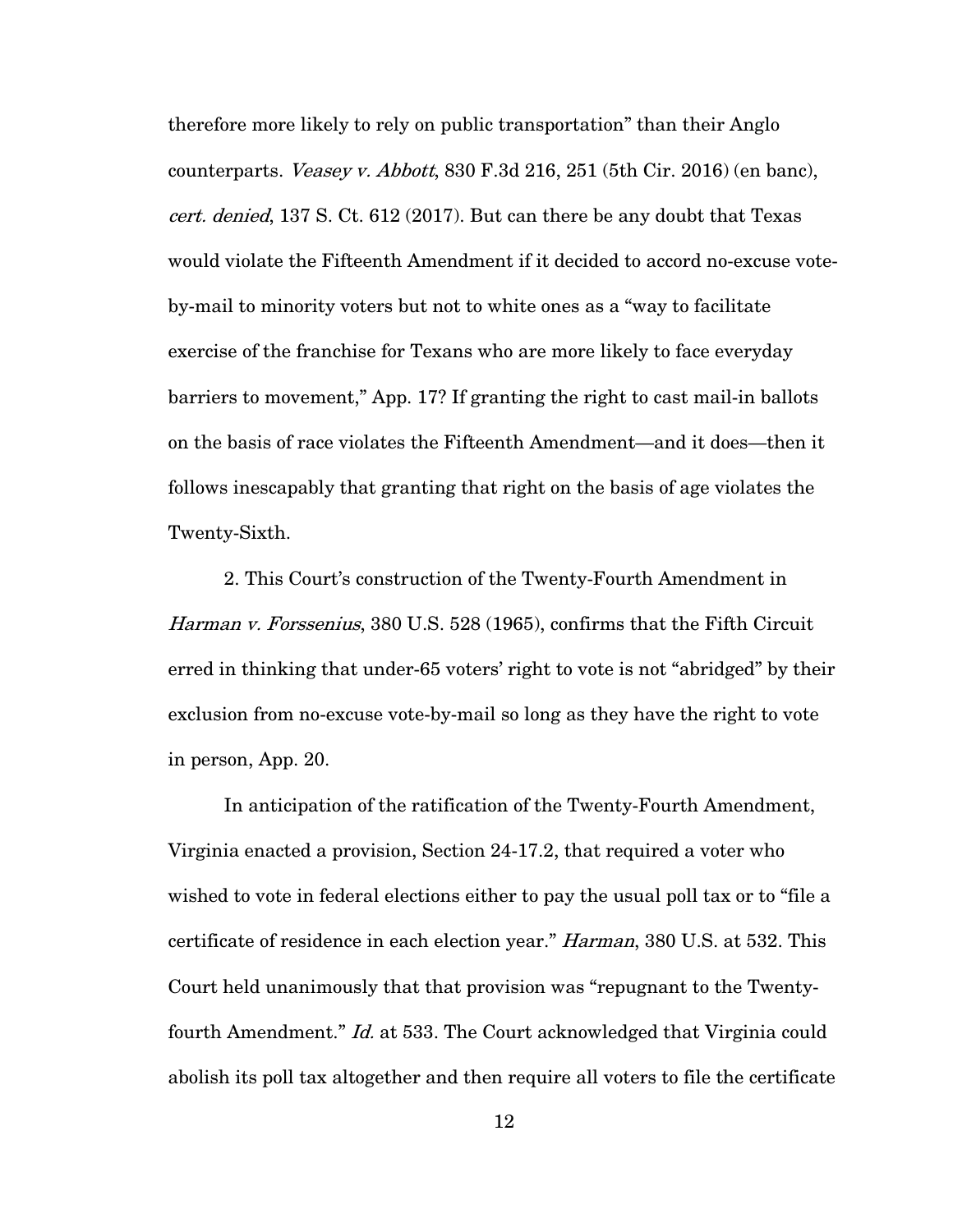of residence. Id. at 538. But requiring a voter who did not pay the poll tax to file the certificate nevertheless "constitute[d] an abridgment of the right to vote." Id.

The Court explained that it "need only be shown that Section 24-17.2 imposes a material requirement solely upon those who refuse to surrender their constitutional right to vote in federal elections without paying a poll tax." Harman, 380 U.S. at 541. The Court held that it did because Section 24- 17.2 imposed "cumbersome" logistical burdens on voters who declined to pay the poll tax that poll tax-paying voters did not face. See id. at 541-42.

The Court also emphasized that Section 24-17.2's registration requirement "would not be saved even if it could be said that it is no more onerous, or even somewhat less onerous, than the poll tax." Harman, 380 U.S. at 542. "Any material requirement" based "solely" on declining to pay a poll tax "subverts the effectiveness of the Twenty-fourth Amendment and must fall under its ban." *Id.* (emphasis added), So, too, in *Lane v. Wilson*, 307 U.S. 268 (1939), this Court emphasized that the Fifteenth Amendment bars "onerous procedural requirements which effectively handicap exercise of the franchise"—in that case, by black voters—"although the abstract right to vote may remain unrestricted as to race." *Id.* at 275.

As in *Harman* and *Lane*, requiring under-65 voters to show up at the polls in person, particularly during the COVID-19 pandemic, while allowing over-65 voters to cast ballots from the safety of their homes imposes a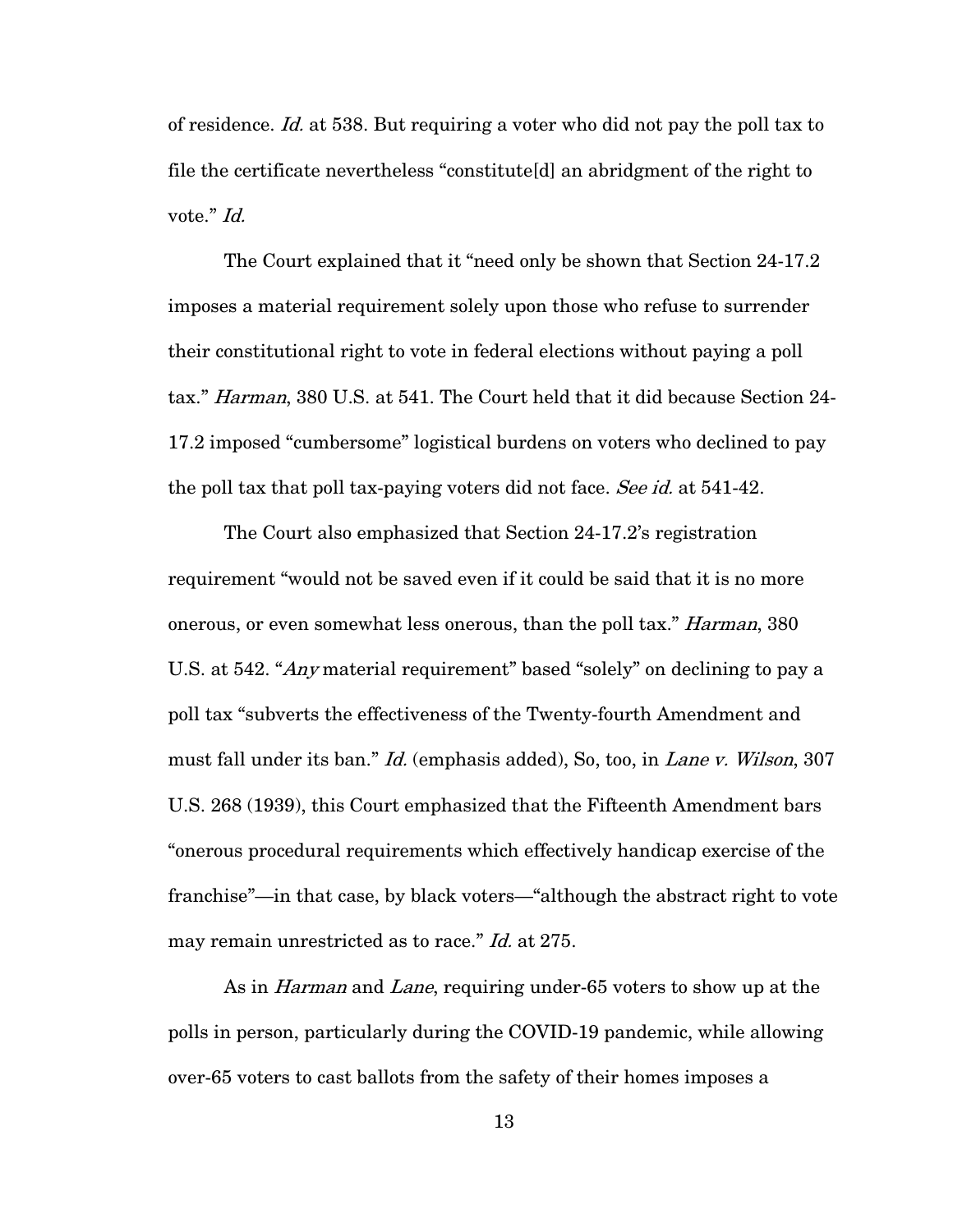"material requirement" on younger voters that "effectively handicap[s]" the exercise of the franchise. Even the Fifth Circuit did not deny that COVID-19 "increases the risks" citizens would face from in-person voting. App. 14. Nor did it deny that it can be more "cumbersome," Harman, 380 U.S. at 541, to vote in person; that, after all, was precisely why the state afforded no-excuse mail-in voting to seniors. App. 15. But it wrongly thought that Texas's system was fine as long as it did not prevent younger voters "from voting by all other means." Id. at 14.

This belief also comes from the Fifth Circuit's ignoring the plain language of the Twenty-Sixth Amendment. That amendment, like the Fifteenth, Nineteenth, and Twenty-Fourth, does not prohibit states only from "absolutely prohibit[ing]" qualified citizens from voting, App. 14. It prohibits abridging the right to vote as well. The concept of abridgement "necessarily" entails a comparison." Reno v. Bossier Par. Sch. Bd., 528 U.S. 320, 334 (2000). By comparison to the right to vote that Texas provides to citizens over the age of 65, the right it provides to younger voters is less robust. And it is less robust "solely," *Harman*, 380 U.S. at 542, because of the voters' age thereby subverting the Twenty-Sixth Amendment. Any differential treatment of voters "on account of age" violates the plain language of the Twenty-Sixth Amendment.

The lesson for Texas's vote by mail scheme is straightforward. Texas could have decided not to extend no-excuse vote-by-mail to anyone, but it

14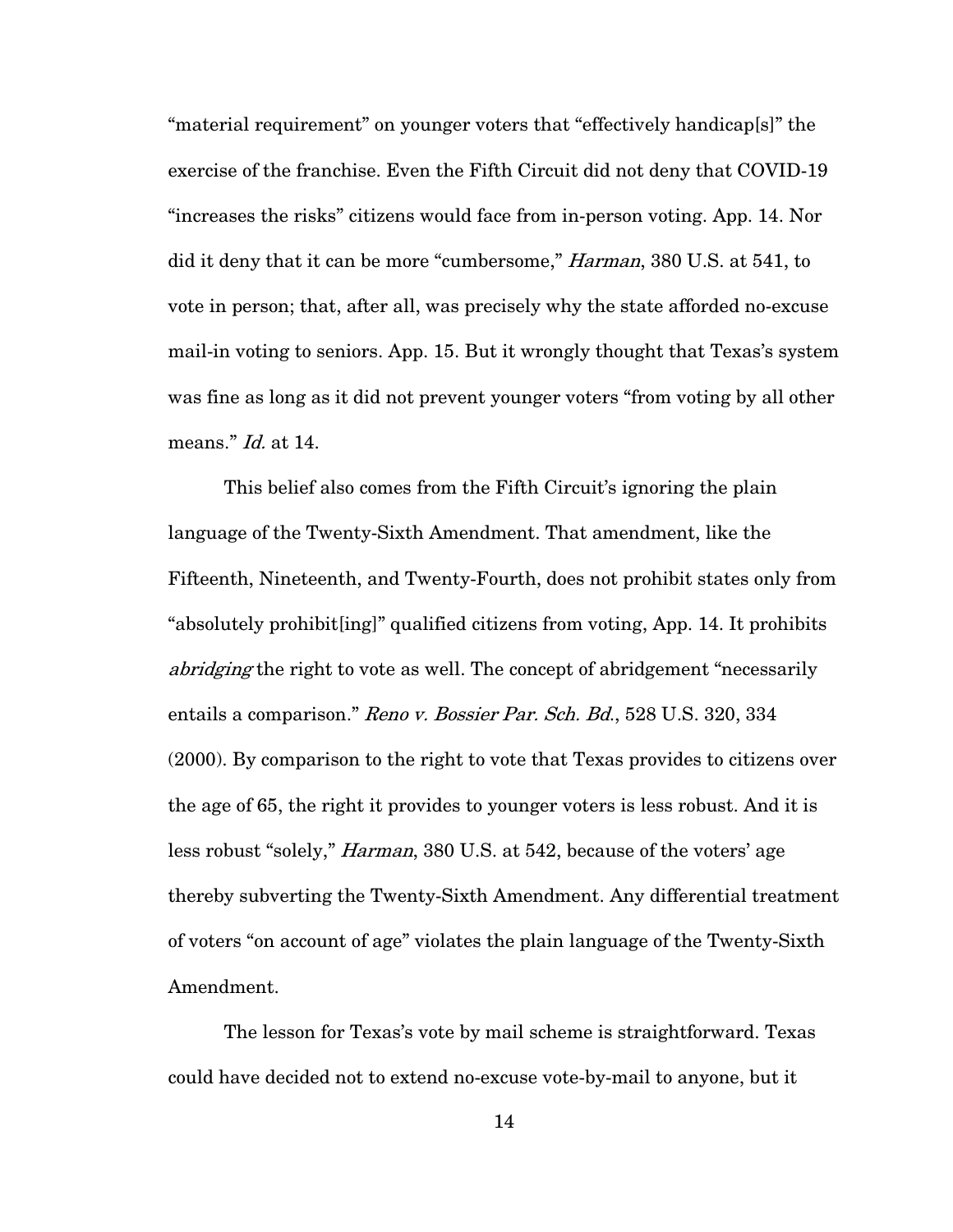cannot grant that privilege based on age. The State cannot "impose[] a material requirement" on voting—namely, showing up at a polling place— "solely" on the basis of an eligible voter's age," *Harman*, 380 U.S. at 54[1](#page-20-0).<sup>1</sup>

3. The Fifth Circuit was flatly wrong to suppose that the "logic" of McDonald v. Board of Election Commissioners, 394 U.S. 802 (1969), "applies equally to the Twenty-Sixth Amendment." App. 19.

For starters, the Fifth Circuit misunderstands the relationship between the Fourteenth and Twenty-Sixth Amendments. The Twenty-Sixth Amendment was in fact enacted precisely to deal with age-based discrimination that did not violate the Fourteenth Amendment. Using its enforcement power under Section 5 of the Fourteenth Amendment, Congress had tried in the Voting Rights Act of 1970 to extend the right to vote in all

<span id="page-20-0"></span><sup>1</sup> Although Texas could have opted not to offer no-excuse vote-by-mail to those over age 65 in the first place, Judge Ho erred in suggesting that the remedy for a Twenty-Sixth Amendment violation would be to "level down"—that is, to take noexcuses vote by mail away from eligible voters over the age of 65, see App. 30-31.

For one thing, it is not clear that Texas can level down—at least for the upcoming elections in 2020 that are covered by the district court's order. Voters over the age of 65 are entitled to file an "annual" application for mail-in ballots which provides them with such ballots for every election in a calendar year. See Application for Ballot by Mail, https://perma.cc/9CZD-G52E. Absent legislative action, those voters will automatically receive such ballots, which means that the only way to eliminate the age-based discrimination is to enable voters under 65 to obtain mail-in ballots as well.

Moreover, Texas itself has never actually suggested that it wishes to level down. And for good reason: the political blowback elected officials could expect from a voting bloc that participates at a high rate is a powerful deterrent. And Texas could not, of course, eliminate absentee voting altogether because the Uniformed and Overseas Citizens Absentee Voting Act of 1986 as amended, 52 U.S.C. § 20301 et seq., requires states to provide absentee ballots to certain voters for federal elections.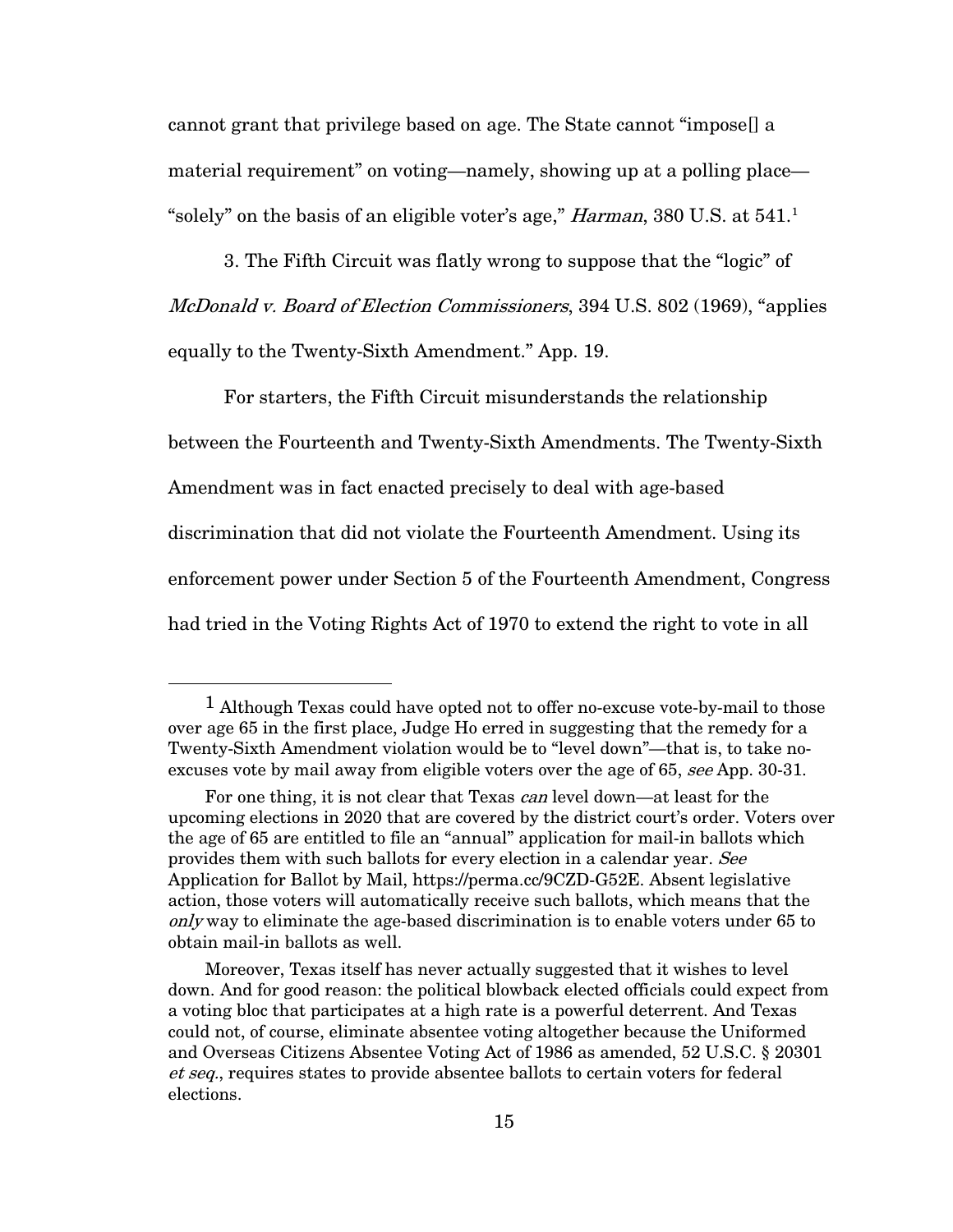elections to all citizens over the age of 18. But in *Oregon v. Mitchell*, 400 U.S. 112 (1970), this Court held that Section 5 of the Fourteenth Amendment did not empower Congress to change a state's age limitations on the right to vote in state and municipal elections *Id.* at 130. Given that Congress's Section 5 enforcement powers enable it to prohibit at least some state regulation that "is not itself unconstitutional," City of Boerne v. Flores, 521 U.S. 507, 518, 520 (1997), it follows *a fortiori* that denying or abridging the right to vote on the basis of age would not necessarily violate the Equal Protection Clause. See also S. Rep. No. 92-26 at 8 (stating that an equal protection clause challenge to state age restrictions on voting would be rejected by this Court). So saying that a particular age-based election restriction does not violate the Fourteenth Amendment cannot determine whether it violates the Twenty-Sixth.

Moreover, *McDonald* actually undermines the Fifth Circuit's assumption that age-based restrictions on vote-by-mail are constitutional.

The plaintiffs in *McDonald* were Cook County residents who were detained pending trial in the Cook County jail. Illinois law made no provision for such "judicially incapacitated" individuals to obtain absentee ballots, even though it authorized the provision of absentee ballots to "medically incapacitated" individuals and individuals incarcerated outside the county. McDonald, 394 U.S. at 806.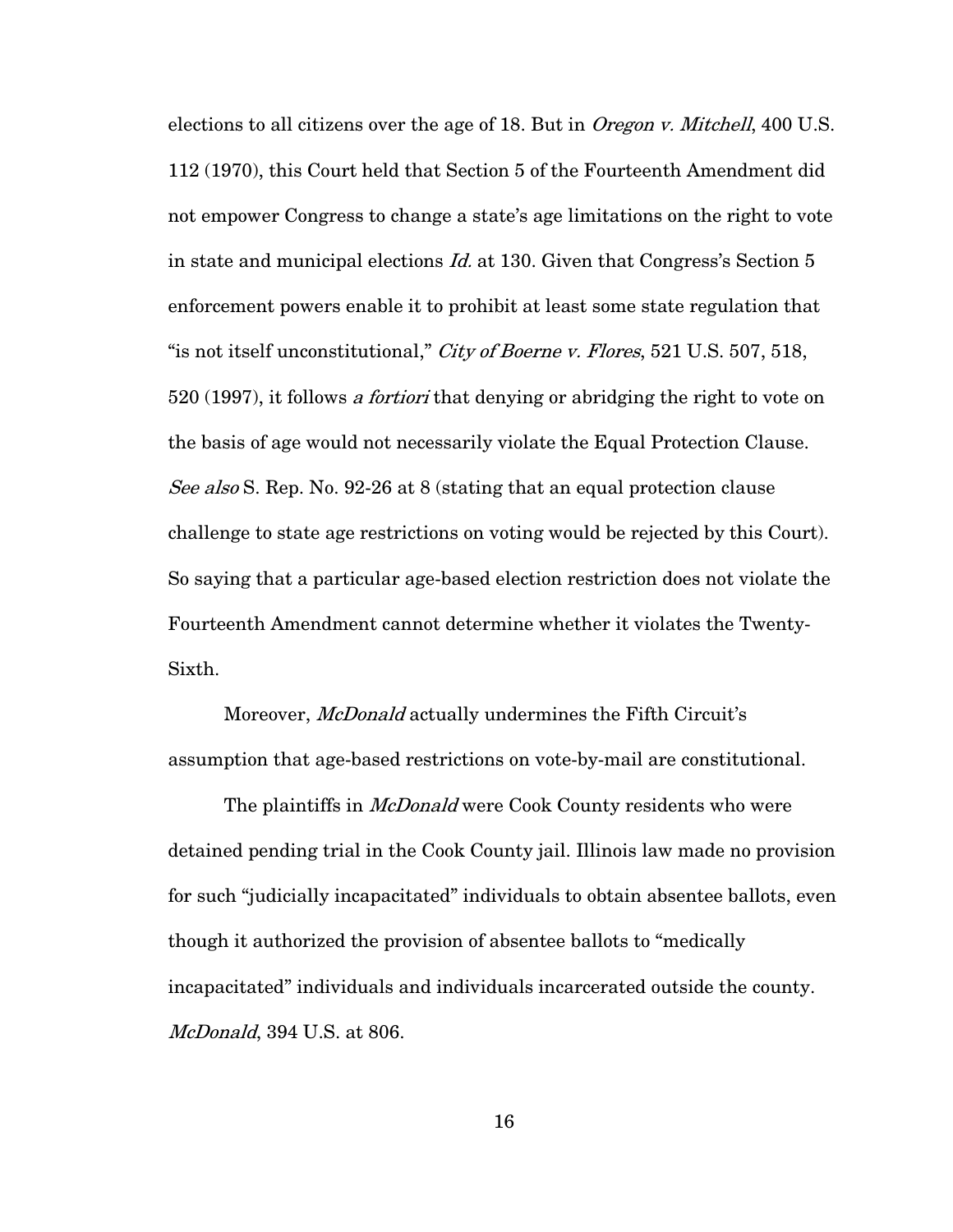The primary reason this Court presumed the constitutionality of the Illinois scheme and reviewed it under the deferential rational basis standard was that "the distinctions made by Illinois' absentee provisions are not drawn on the basis of wealth or race"—each of which "demand a more exacting judicial scrutiny." McDonald, 394 U.S. at 807. But as petitioners have already explained, the Twenty-Sixth Amendment borrowed verbatim the Fifteenth Amendment's formulation because what Congress sought to accomplish was "exactly" what its predecessors had sought to accomplish with "in enfranchising the black slaves with the 15th amendment." 117 Cong. Rec. 7539 (Mar. 23, 1971) (statement of Rep. Claude Pepper). So the "logic" of *McDonald*, App. 17, actually undercuts the Fifth Circuit's analysis. If distinctions with respect to absentee voting drawn along racial lines are presumptively invalid—as McDonald itself dictates—so too are such distinctions when drawn "on account of age," as are Texas's.<sup>[2](#page-22-0)</sup>

<span id="page-22-0"></span><sup>2</sup> The Court also rested its decision on the conclusion that "nothing in the record" suggested that "the Illinois statutory scheme ha[d] an impact on appellants' ability to exercise the fundamental right to vote." McDonald, 394 U.S. at 807. The Court emphasized that "the record is barren of any indication that the State might not, for instance, possibly furnish the jails with special polling booths or facilities on election day, or provide guarded transportation to the polls themselves for certain inmates, or entertain motions for temporary reductions in bail to allow some inmates to get to the polls on their own." *Id.* at 808 n.6. But that rationale does not carry over to petitioners' case here. First, although the *extent* of the burden on voting may be relevant in an analysis under the Fourteenth Amendment, *Harman* and Lane make clear that the Fifteenth, Nineteenth, Twenty-Fourth, and Twenty-Sixth Amendments prohibit any burden based on race, sex, poll-tax payment, or age. Second, and in any event, the district court here reviewed the evidence and found that the combination of COVID-19 and Texas's limitation on mail-in ballots would have an impact on younger voters' ability to cast their ballots.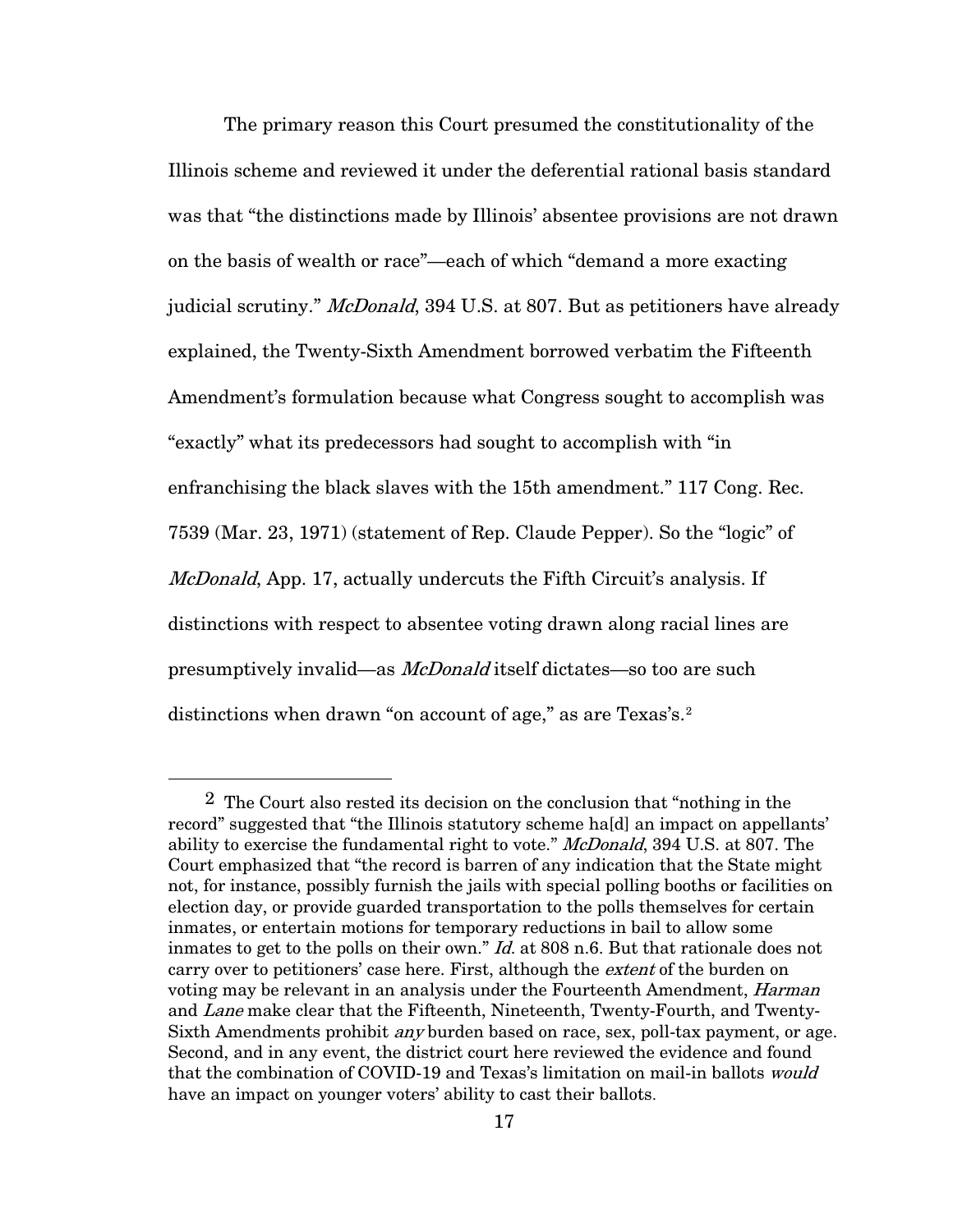Finally, the balancing inquiry that generally governs non-race-based Fourteenth Amendment-based voting challenges cannot govern Twenty-Sixth Amendment challenges. In those cases, courts "weigh 'the character and magnitude'" of the burden imposed on a voter "against 'the precise interests put forward by the State as justifications for the burden." Burdick v. Takushi, 504 U.S. 428, 434 (1992) (quoting Anderson v. Celebrezze, 460 U.S. 780, 789 (1983)). In short, they engage in balancing where any one of a number of state interests can outweigh the voter's.

But that form of balancing is impermissible here. The prohibition against age-based differential treatment with respect to voting is "explicitly set forth," see Coy v. Iowa,  $487$  U.S. 1012, 1020 (1988), in the Constitution. Thus even "other important interests" must give way "to the irreducible literal meaning" of the constitutional provision. Id. at 1021. The Twenty-Sixth Amendment forbids states from acting on any age-based distinction with respect to voting—full stop.

### III. Applicants' Rights Will Be Seriously and Irreparably Harmed If the Fifth Circuit's Stay Is Not Vacated.

Irreparable harm occurs where it "would be difficult—if not impossible—to reverse the harm," *Hollingsworth v. Perry*, 558 U.S. 183, 195 (2010), or where an applicant cannot "be afforded effective relief" even if she eventually prevails on the merits. *Nken v. Holder*, 556 U.S. 418, 435 (2009). In this case, unless the stay is vacated, the harm to applicants cannot be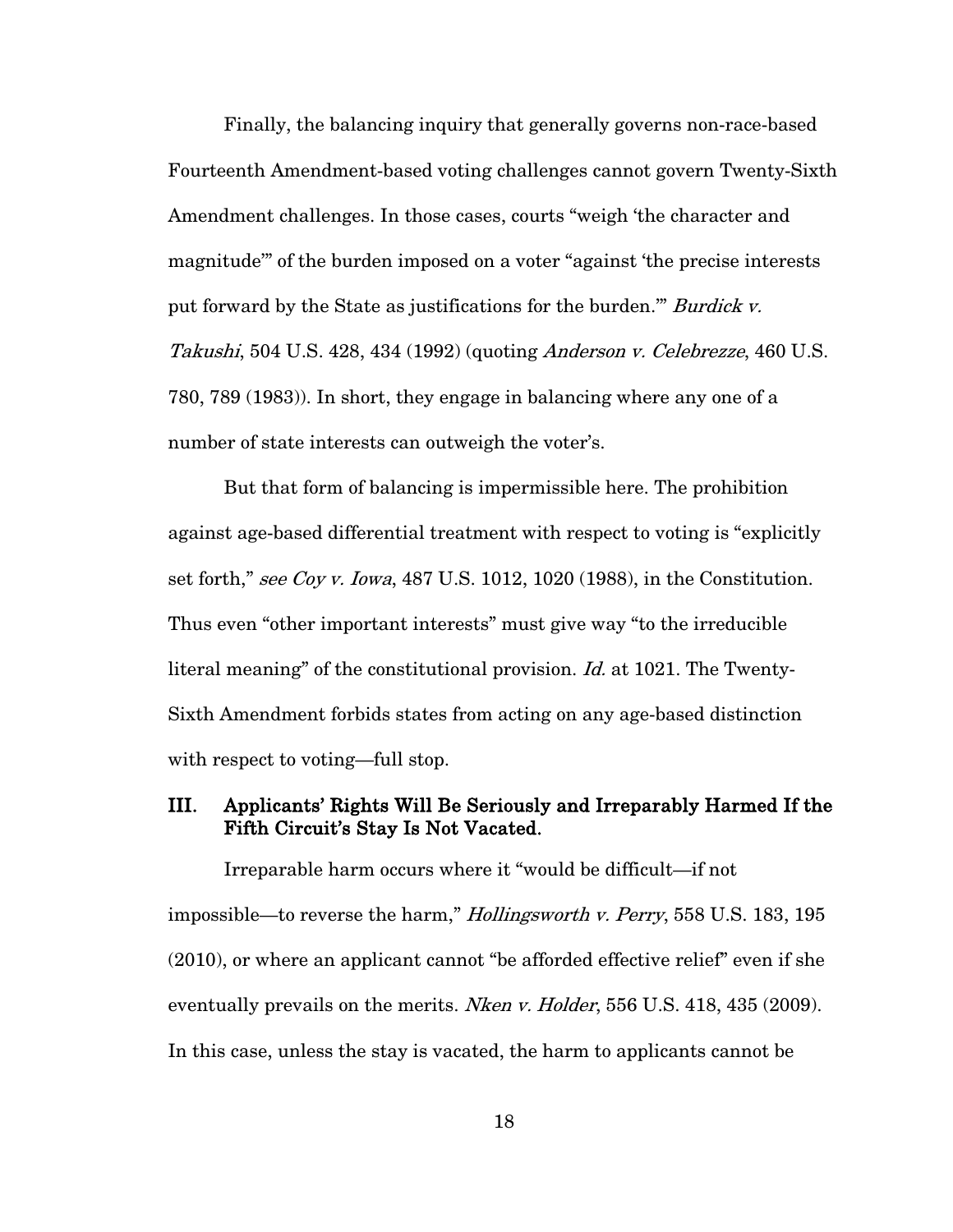reversed and they will not be afforded effective relief even if they later prevail on the merits.

1. For those applicants and other Texas voters who vote in person, the Fifth Circuit's stay denies them the ability to cast a mail-in ballot provided by the district court's order. The harm to their health, and potentially even their lives, cannot be reversed or later effectively relieved. See Mozilla Corp. v. Fed. Comma'ns Comm'n, 940 F.3d 1, 62 (D.C. Cir. 2019) (finding that the fact that "[p]eople could be injured or die" as a result of challenged government action constituted irreparable harm); State of N.Y. v. Sullivan, 906 F.2d 910, 918 (2d Cir. 1990) (holding that "a colorable claim of irreparable harm was presented" where the challenged government policy "potentially subjected claimants to deteriorating health, and possibly even to death").

2. Eligible voters who avoid those irreparable harms by forgoing the right to vote because of fear of contracting COVID-19 suffer a different irreparable injury. Eligible citizens have a "strong interest in exercising the 'fundamental political right' to vote," and there is no relief, monetary or otherwise, which can compensate them for the harm of not being able to select candidates in the primary process. See Purcell v. Gonzalez, 549 U.S. 1, 4 (2006) (per curiam); see also Fish v. Kobach, 840 F.3d 710, 752 (10th Cir. 2016) ("Because there can be no 'do-over' or redress of a denial of the right to vote after an election, denial of that right weighs heavily in determining whether plaintiffs would be irreparably harmed absent an injunction.");

19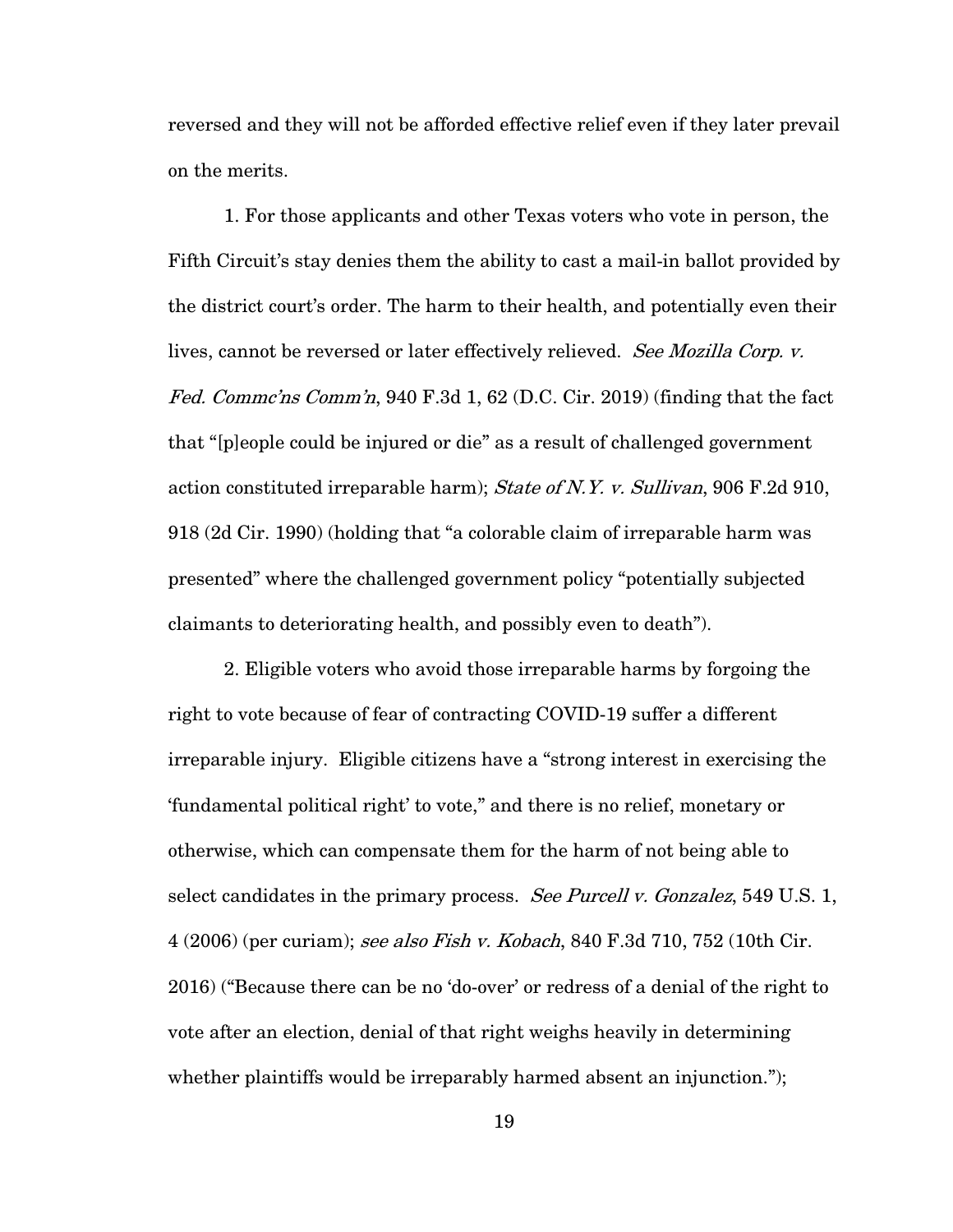League of Women Voters of United States v. Newby, 838 F.3d 1, 9 (D.C. Cir. 2016) (finding irreparable harm because with regard to election deadlines, "there can be no do over and no redress"). And, as this Court has repeatedly recognized, the right to vote in a primary election, like the right to vote in the general election, is a fundamental one. See, e.g., Tashjian v. Republican Party of Connecticut, 479 U.S. 208, 229 (1986) (striking down Connecticut's closed primary statute because it "impermissibly burdens the rights of the Party and its members"); Kusper v. Pontikes, 414 U.S. 51, 57 (1973) (striking down an Illinois statute restricting who could vote in the primary because the "right to associate with the political party of one's choice is an integral part" of basic constitutional freedoms).

The upcoming primary runoff election will decide who the parties put forth in numerous federal, state, and local contests of great consequence in November. And the November general will elect a Senator who will serve for six years, and a President who will serve for at least four. There are no "doovers" for applicants and other Texas voters who are unable to participate in these two momentous elections, nor can there be any redress, monetary or otherwise, for the loss of that opportunity.

3. The Fifth Circuit panel was demonstrably wrong in its application of accepted standards in deciding to issue the stay. As explained above, in issuing the stay, the panel got the merits question dead wrong. And because of this error, the Fifth Circuit both underweighed the harm to applicants and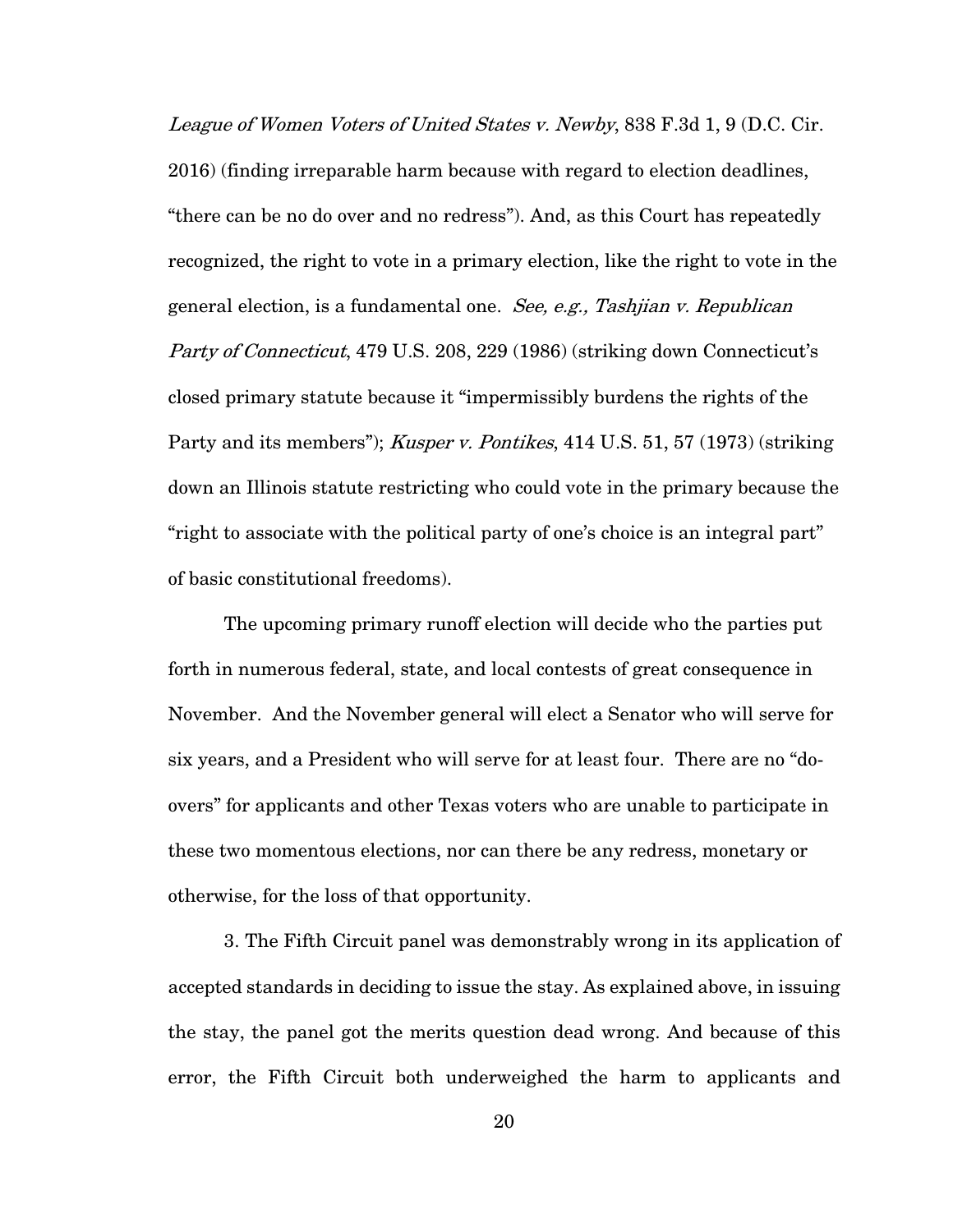overweighed the state's interests in continuing to restrict absentee voter on account of age. The Fifth Circuit acknowledged that "[t]here is no doubt that [COVID-19] poses risks of harm to all Americans, including Texas voters." App. 24. But it then disregarded that harm because it saw no harm from "temporarily staying the [district court] injunction pending a full appeal," id., even as it did nothing to ensure that such an appeal would be expedited. And a moment's thought would reveal that a full appeal cannot possibly be decided in time to enable applicants and the millions of eligible voters like them the ability to cast mail-in ballots for the July primary runoff and quite likely for the November election. Thus, the Fifth Circuit erred twice over in concluding that "the balance of harms weighs in favor of the state officials." Id.

### **CONCLUSION**

For the reasons stated herein, applicants respectfully request that the Court vacate the Fifth Circuit panel's June 4, 2020, stay and reinstate the District Court's preliminary injunction for the upcoming 2020 primary and general elections.